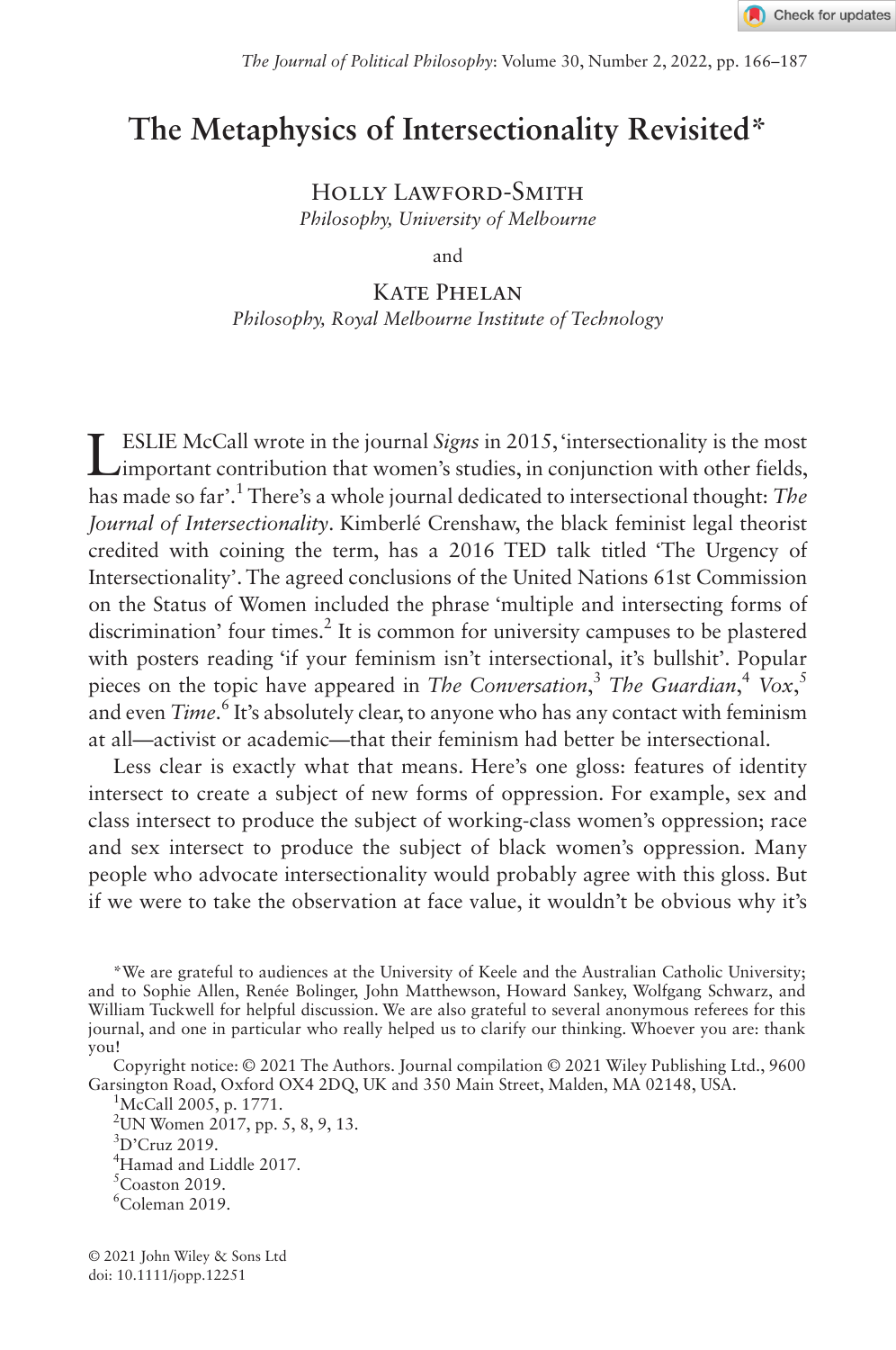a specifically *feminist* claim. At face value, it simply suggests that there's more oppression than single-identity-feature movements or theories have accounted for. So the idea of 'intersections' would be a recognition that the anti-racism movement, feminist movement, and anti-class-stratification movement, taken together, were missing something: falling through the cracks would be the way they overlap, the way that people can be caught between them, or doubly, even triply oppressed by combinations of them. It might suggest that we need a new intersectional justice movement, or perhaps many new movements—one for raceand-sex, one for sex-and-class, one for race-and-class, and one for race-and-sexand-class. (And more, if more things are oppressions).

But that is *not* the way the observation has been incorporated. McCall's claim was that this is the most important contribution of *women's studies*. It is presented as a specifically feminist claim, about what feminism must be like. And its uptake within feminism seems to have had some peculiar effects. For example, the @UN\_Women Twitter account (the account of the United Nations Entity for Gender Equality and the Empowerment of Women, or UN Women for short) has tweeted a definition of feminist as 'a person who believes in & stands up for the political, economic, and social equality of human beings'. *Human beings*. Not 'women'. Or to give another example, one International Women's Day Collective's list of demands issued in advance of the IWD 2019 March had only 3 out of 20 that were straightforwardly about women. The remaining 17 covered such diverse topics as 'an end to all imperialist wars', 'free and accessible healthcare for all', 'access to permanent residence and citizenship rights for all refugees and migrant workers', and 'an end to environmental destruction, and compensation for all victims worldwide'. Feminism, in virtue of being directed to pay attention to the ways that various features of identity can overlap, has somehow become a movement for all social justice issues.

The insights of early black feminists on this topic were original, imaginative, and important, and they pointed to an urgent gap in social justice-oriented theory and politics. Here we are not questioning their significance, but rather the way the concept of intersectionality has been taken up in contemporary mainstream feminism, both inside and outside the academy. The idea of 'intersectionality' has assumed enormous cultural importance, but is variously deployed in ways that seem far from what its originators had in mind.<sup>7</sup> As a contribution to adding clarity to this sometimes confused and confusing situation, we aim to do two things in this article.<sup>8</sup> First, we undertake a conceptual analysis of the claim that feminism must be intersectional. We focus on the original work done by black feminists, mostly during the second wave of feminism, resulting in a typology of six possible interpretations (Section II). Second, we dig further into the most philosophically complicated of those interpretations, in particular the metaphysical and explanatory (Section III). In that section we disagree with a recent proposal

<sup>&</sup>lt;sup>7</sup>See e.g. discussion in Crenshaw 2019.

<sup>&</sup>lt;sup>8</sup>For other discussions that critique and challenge intersectionality, see Nash 2008, 2019. See also the two objections mentioned in Bottici 2017 pp. 94–5.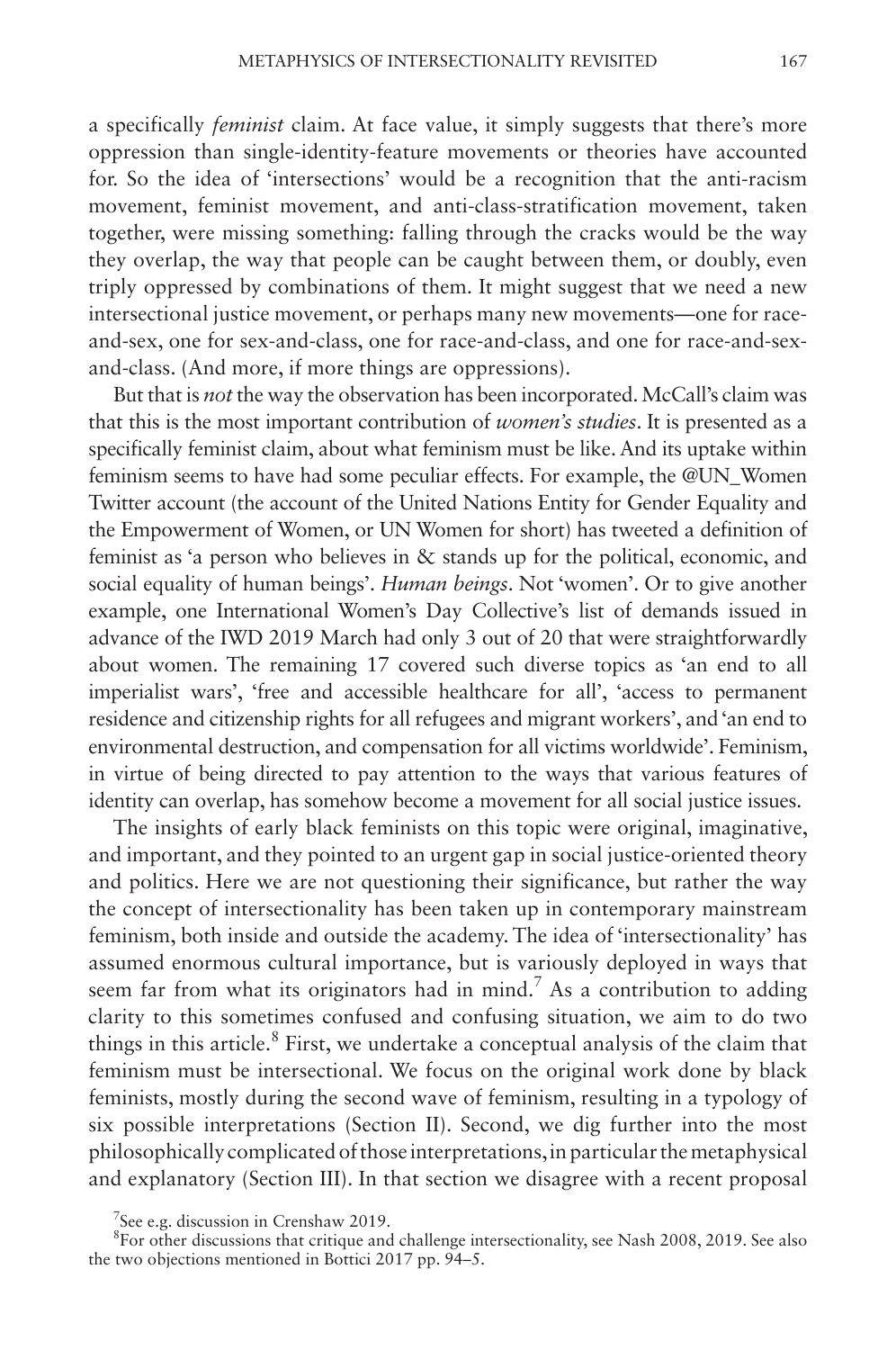made by Sara Bernstein.<sup>9</sup> Our conclusion is that it is false that feminism had better be intersectional *instead of* single-axis focused; and at best true that feminism had better *also* be intersectional (in addition to its single-axis focus).

# I. DISAMBIGUATING INTERSECTIONALITY

Across the early literature on intersectionality, it's possible to distinguish at least six distinct types of claim. These are routinely conflated (in the sense that they are never distinguished, and so it is never made clear which is being invoked) despite being very different, and giving very different meaning to what it would be for feminism to be intersectional in that particular sense. They are:

- 1. Experiential/phenomenological
- 2. Doxastic/epistemic
- 3. Legal
- 4. Explanatory
- 5. Applied ethical/political
- 6. Metaphysical

# A. Experiential/Phenomenological

'What is it like to be oppressed in more than one way?' is an interesting question, one whose answer might underwrite a particular type of belief or knowledge transmittable through testimony (and therefore vulnerable to testimonial injustice).10 The documentary *On The Record* contains interviews with black women raped or sexually assaulted by Russell Simmons, several talking about how they were reluctant to come forward because this would feed into negative stereotypes about black men, and so further harm the black community.<sup>11</sup> This is experiential: *what it is like* to be a black woman who has been sexually assaulted by a black man is to be conflicted about whether to report or speak out in ways that are not part of the considerations of other women.

# B. Doxastic/Epistemic

bell hooks says in *Feminist Theory*12 that black women have a unique perspective in being oppressed without also being an oppressor.<sup>13</sup> White women are both (oppressed as women, but oppressor as white); black men are both (oppressed as black, but oppressor as men). Black women, however, have 'no institutionalized

<sup>9</sup> Bernstein 2020.

<sup>&</sup>lt;sup>10</sup>As discussed in Fricker 2007, ch. 1.<br><sup>11</sup>Dick and Ziering 2020. <sup>12</sup>hooks [1984] 2000.<br><sup>12</sup>hooks [1984] 2000.<br><sup>13</sup>She's only talking about race and sex in the book, which makes this claim more comprehensible. If she'd included class, she wouldn't be able to make this claim; she'd have to say that only *workingclass* black women were oppressed without being also oppressors. The more categories we add, the smaller the group of those who are only oppressed.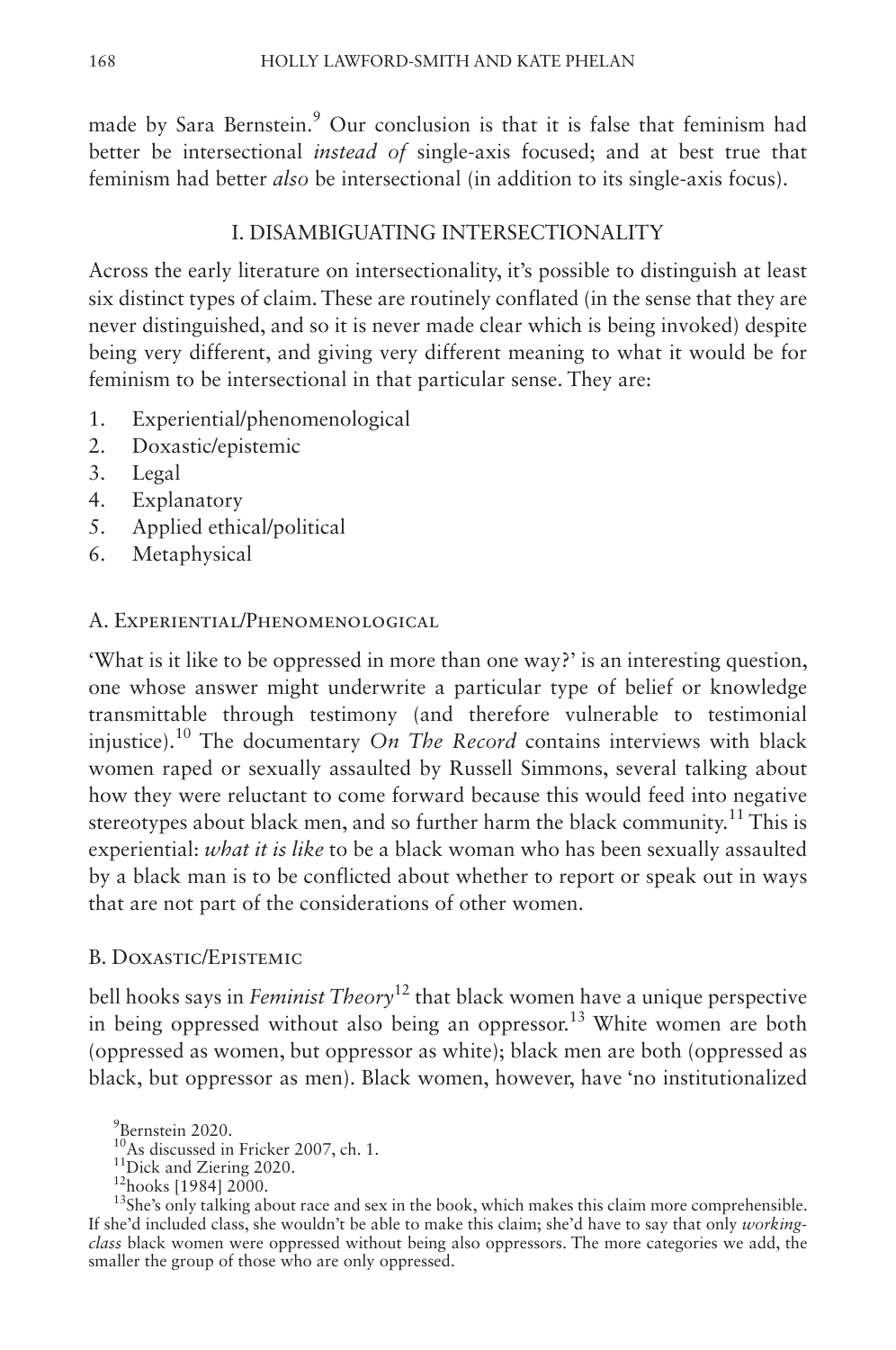"other" that we may discriminate against, exploit, or oppress'.<sup>14</sup> She says 'this lived experience may shape our consciousness in such a way that our world view differs from those who have a degree of privilege'.<sup>15</sup> She goes on to suggest that this is a reason for black women to make use of their perspective in order to criticize the status quo and create a vision of something better.<sup>16</sup> This is a claim about intersectionality in beliefs or knowledge, coming from a particular perspective that a person has upon the world in light of her experiences (and therefore it is closely related to intersectionality as experiential/phenomenological, as discussed above). $17$ 

In principle, a woman who is oppressed in more than one way might have an experience that is clearly recognizable to her as relating to one system of oppression (for example, a black woman being subject to sexual harassment); that *in fact* relates to one system of oppression, but where it is not detectable to her which system (for example, a white male hiring committee is clearly unimpressed with a black woman applicant—it turns out this was because they are sexists, but she herself could not tell whether it was sexism, racism, both, or something else entirely); that is clearly recognizable to her as relating to multiple systems of oppression (for example, a black woman being subject to racialized sexual harassment, perhaps something that fetishizes racial features or applies familiar racial stereotypes in a sexualized way); or that *in fact* relates to multiple systems of oppression, but where this is not detectable to her (for example, the lecturer consistently fails to call on her in discussion, because she has prejudices against black *and* women students). So how her experience feeds into her belief/ knowledge depends on the transparency of the oppressive behaviour.

## C. Legal

Kimberlé Crenshaw showed that there are gaps in the law which mean that some people have no recourse against discrimination, because of the way multiple features of their identities intersect.18 She gave three legal cases to make this point. In the first, a company hired black men and white women, and so could not be prosecuted for discrimination in hiring on the grounds of either race or sex, even though they had laid off all their black women employees. The court said it was reluctant to 'creat[e] ... new classes of protected minorities ... by ... combination'.19 In the second, the female employees of a company attempted to

<sup>18</sup>Crenshaw 1989. <sup>19</sup>Ibid., p. 142; case in n. 8.

<sup>&</sup>lt;sup>14</sup>hooks [1984] 2000, p. 16.<br><sup>15</sup>Ibid.<br><sup>16</sup>Ibid. 16Ibid. 16Ibid. 16Ibid. 17Patricia Hill Collins (1986) argues that black women's position as 'outsiders within'—people whose domestic work in white families has allowed them, outsiders, into the white world—affords them a unique perspective. First, it allows them to be objective, in the sense of both near and far; second, others are more likely to confide in them; and third, they are able to see patterns that those immersed in the situation cannot.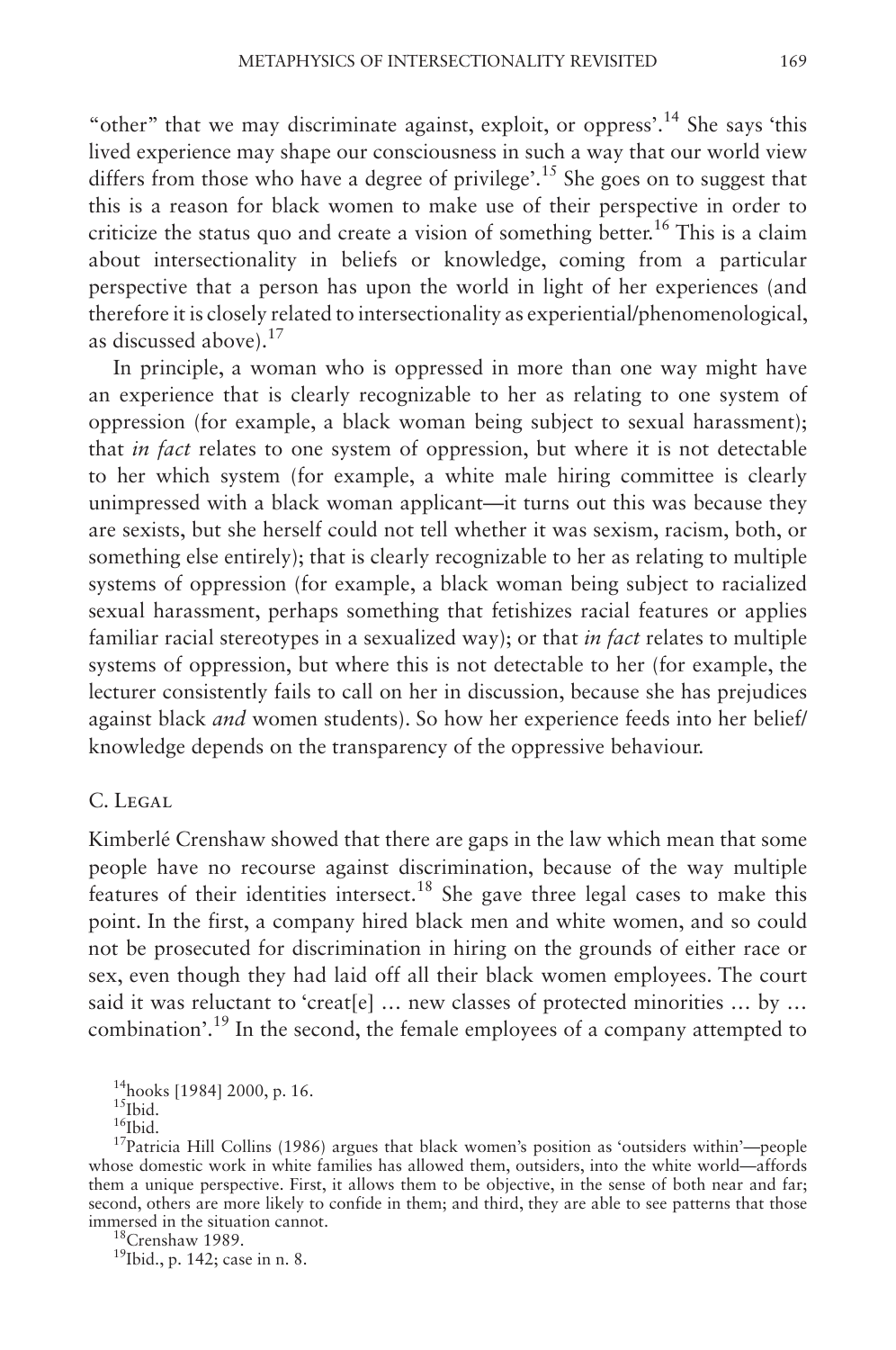bring a case for discrimination on the grounds of sex, but the court refused to certify their representative, a black woman, saying there were 'serious doubts as to [her] ability to adequately represent the white female employees'.<sup>20</sup> This was ostensibly because it wasn't clear whether she was discriminated against on the grounds of her sex or her race. In the third case, the court accepted two black women as representatives in a race-based discrimination case against their company, but denied that they could represent *all* black employees, accepting them as representing black *women* only. This was ostensibly because it expected sex to make a difference to race-based discrimination.

Employment discrimination and lack of protection against discrimination under the law are both serious structural obstacles. An intersectional approach to the law helps to guard against people having to face these obstacles. But note that this is an argument for intersectional approaches to *supplement* existing approaches, not for intersectional approaches to *replace* existing approaches. If there were *only* intersectional approaches, then there would be no antidiscrimination protection for, for example, middle-class white women, middleclass black men, or working-class white men (all of whom are oppressed by a single aspect of identity rather than multiple aspects). So this couldn't yet make sense of the claim that feminism had better be intersectional, only the weaker claim that feminism had better be intersectional *too* (as well as in addition to).

#### D. Explanatory

This version of the claim is most vivid in the chapter 'Feminist Movement to End Violence', in bell hooks's *Feminist Theory*. 21 hooks explains male violence as the product of both worker exploitation (class) and male domination (sex):

As workers, most men in our culture (like working women) are controlled, dominated. Unlike working women, working men are fed daily a fantasy diet of male supremacy and power. In actuality, they have very little power, and they know it. Yet they do not rebel against the economic order or make revolution. They are socialized by ruling powers to accept their dehumanization and exploitation in the public world of work, and they are taught to expect that the private world, the world of home and intimate relationships, will restore them their sense of power, which they equate with masculinity. $22$ 

The male worker is subject to the authority of another in the workplace in a way that he experiences as humiliating or degrading. Because he cannot express his frustration in that context without risking reprisal (loss of job or imprisonment), he expresses it in a context where there is not the same risk, namely at home. This will often mean violence against a female partner.<sup>23</sup> It is sex/gender that explains

<sup>20</sup>Ibid., p. 144; case in n. 17.<br><sup>21</sup>hooks [1984] 2000.<br><sup>22</sup>Ibid., p. 121.<br><sup>23</sup>Ibid., p. 122.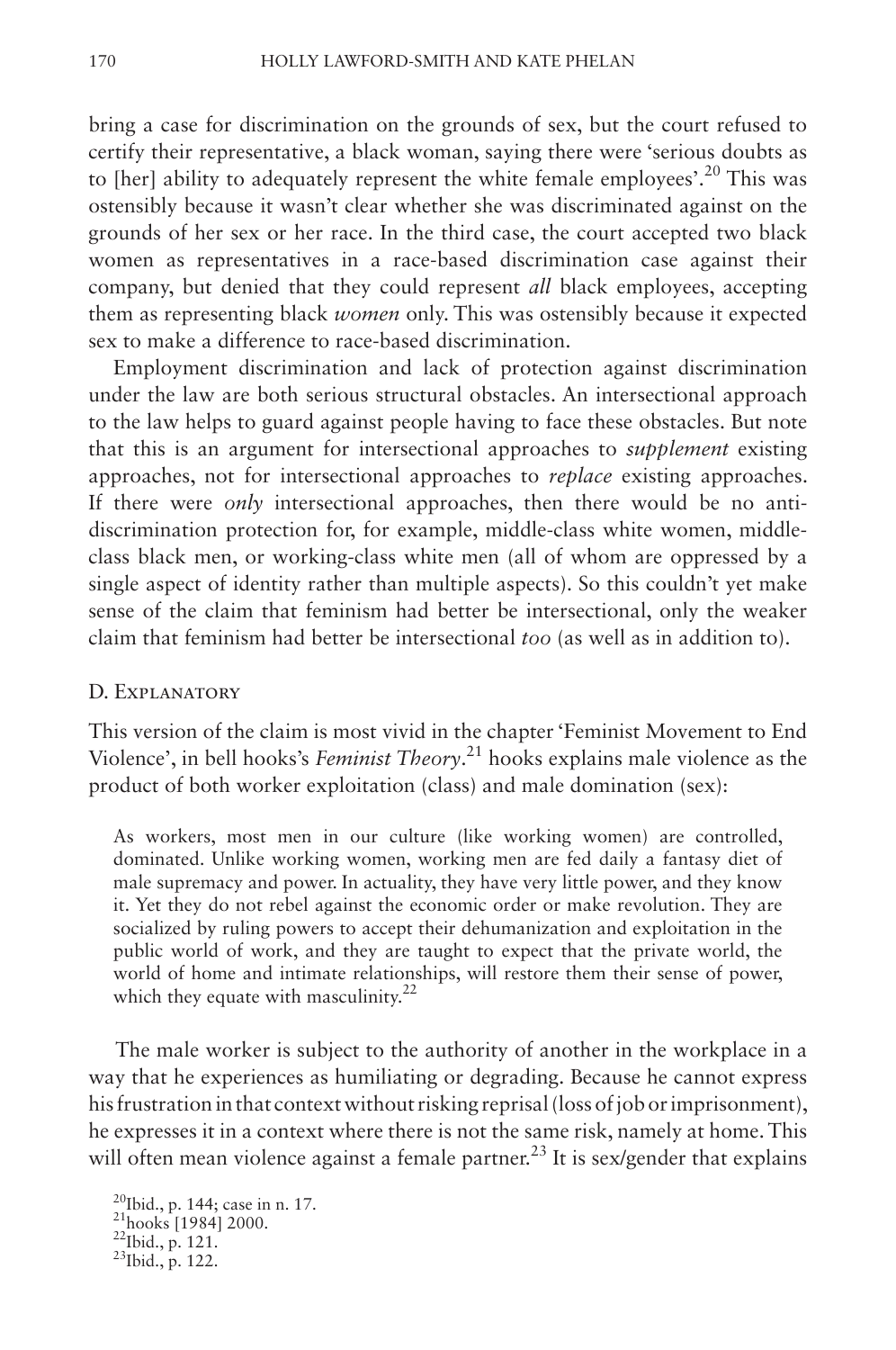why negative emotions often end up expressed as violence rather than in more healthy or constructive ways, but it is class that explains why those negative emotions are so frequently provoked. An intersectional approach to understanding male violence gives us a *better explanation* of the phenomenon of male violence than we would have had if we'd looked only at male domination or only at class exploitation.

# E. Applied Ethical/Political

The Combahee River Collective, whose best-known member from today's perspective was Audre Lorde, wrote in 1977 that black feminism evolved out of black women's disillusionment with both black liberation and feminism. They wrote about 'the need to develop a politics that was antiracist, unlike those of white women, and antisexist, unlike those of Black and white men'.<sup>24</sup> And they gave an early statement of what is now called 'identity politics', when they said 'we realize that the only people who care enough about us to work consistently for our liberation is us', and 'the most profound and potentially radical politics come directly out of our own identity, as opposed to working to end somebody else's oppression'.25 This is a *political* claim: people who face multiple sources of oppression *care more*, and will produce *more profound and radical politics* than someone not situated in the same way.<sup>26</sup>

hooks also seems to be making an applied ethical/political claim when she says that feminists should be working against all violence and domination, not just against male violence and male domination. One reason she gives for this is that if we don't do this, we won't be able to solve the problem (the reasoning is something like: you can't end a single symptom; you have to go the root cause and end that, which will in turn end *all* the symptoms). She denies that male domination is one of the *fundamental* contributing elements when it comes to male violence. Rather, she thinks Western philosophy brought ideas about hierarchy and authority into the culture, and these are the common base of *all* forms of domination, of 'violence against women, of adult violence against children, of all violence between those who dominate and those who are dominated'.27 The feminist concern with male violence against women and girls is, on this view, concern with a single symptom. If we actually want to get rid of that violence, we'd better focus on getting rid of Western ideas about authority and hierarchy, particularly the idea that the superior have a natural right to rule the inferior. If we can do that, we'll get rid of male violence *and* other kinds of

<sup>24</sup>Combahee River Collective [1977] 1982, pp. 14–15.<br><sup>25</sup>Ibid., p. 16. <sup>26</sup>We are not endorsing this claim here; people like Bill Baird in the 1960s, jailed on multiple oc-<br>casions for abortion and contraception activism

<sup>27</sup>hooks [1984] 2000, pp. 36–8, 40, 118–20; see also Hodge 1975. Cf. Firestone (1970), p. 3, who says 'The division yin and yang pervades all culture, history, economics, nature itself; modern Western versions of sex discrimination are only the most recent layer'; and Lerner (1986), who argues on the basis of archaeological evidence that sex was the basis of the first class/caste division.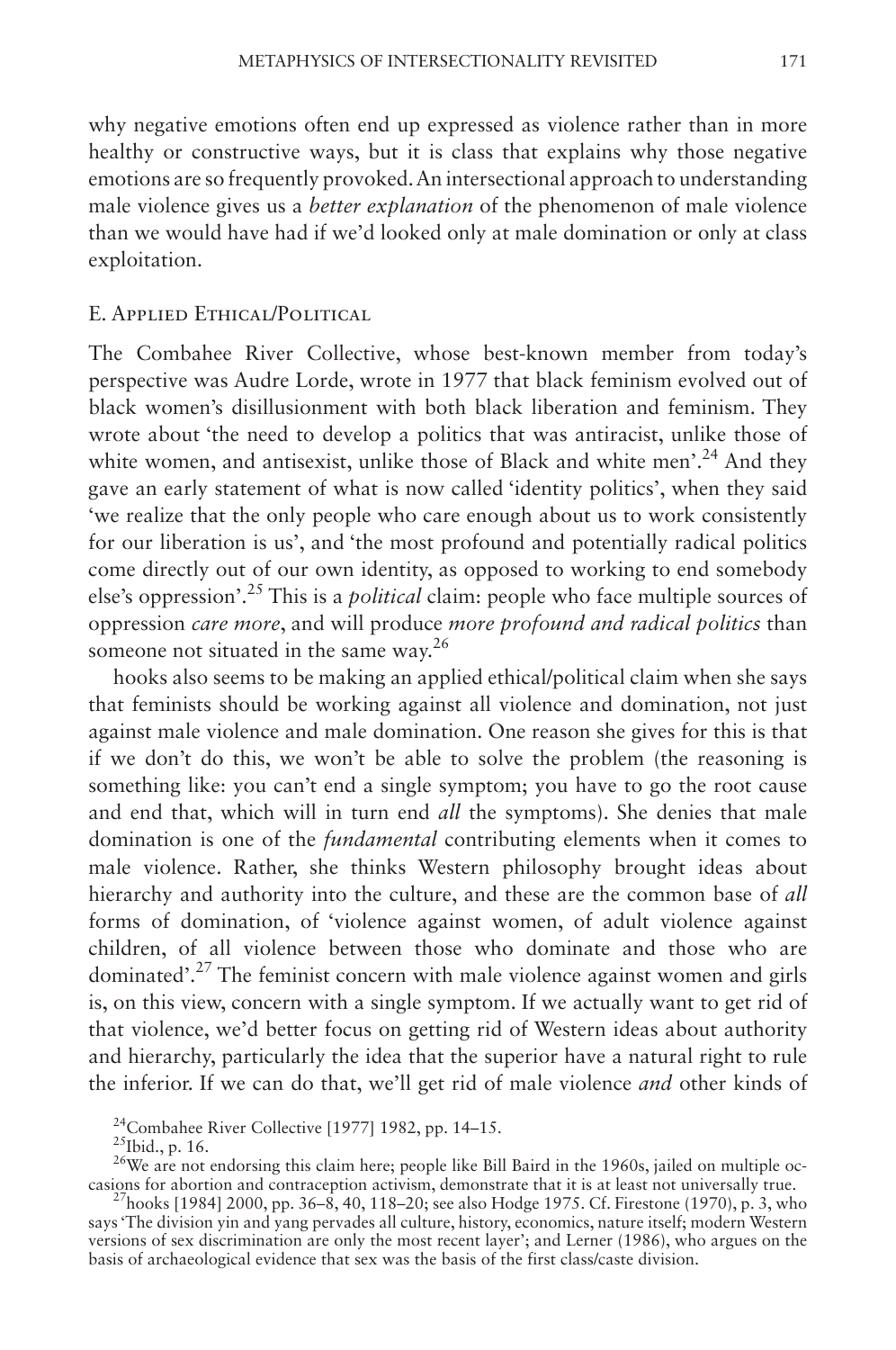violence too. An intersectional approach to desired applied ethical or political outcomes is more likely to be efficacious.

### F. Metaphysical

Anna Julia Cooper, as early as 1892, talked about race, class, gender, and 'region' being interdependent and so not able to be examined in isolation.<sup>28</sup> The Combahee River Collective in 1977 talked about their struggle against racial, sexual, heterosexual, and class oppression, stating that 'the major systems of oppression are interlocking'.29 Both Frances Beal in 1969 and Deborah King in 1988 talked about the categories of gender, race, class, and sexuality as being mutually constitutive—Beal in a way that could be read as 'additive', $30$  King arguing for something like 'multiplicative'.<sup>31</sup> Beal uses the phrase 'double jeopardy', describing the dual burdens of racism and sexism faced by black women in the early  $1970s$ ,  $32$ while King uses the phrase 'multiple jeopardy' to signal that 'the relationships among the various discriminations are [not] merely additive'.<sup>33</sup> All of these are metaphysical claims—that whatever there is in the world that produces oppression or domination is mixed/interdependent/mutually constitutive, and so on. Let's gloss this as the idea that intersectional oppression is more than the sum of its parts. Crenshaw uses this locution explicitly: 'the intersectional experience is greater than the sum of racism and sexism'.34

In what seems to be the first article to fully take up the question of the metaphysics of the claim from an analytic philosophical perspective, Sara Bernstein focuses on the metaphysics of intersectional identity categories like sex and race, defending the idea that 'intersectionality is best understood as metaphysical and explanatory priority of the intersectional category over its constituents, on par with grounding claims in contemporary analytic metaphysics'.35 She makes use of the metaphysical concepts of 'determinables' (like colour and shape) and 'determinates' (like being red, or being circular). Race, gender, and class are 'social determinables': everyone has them, and you can't have one without the rest. But features like being black, being female, or being working-class are 'social determinates', you can have one and not others.

Thinking about it in this way, intersectionality is the claim that social determinates are *inseparable*. It is not just that you are black and female, it is that blackness and femaleness are inseparable. This fits with Elizabeth Spelman's analysis when she writes 'some women may be told by white feminists that they aren't properly distinguishing their voices as "women" from their voices as

<sup>&</sup>lt;sup>28</sup>Cooper 1892.<br><sup>29</sup>Combahee River Collective [1977] 1982.<br><sup>30</sup>Beal 1969.<br><sup>31</sup>King 1988. See also discussion in Nash 2019.<br><sup>32</sup>Beal 1969, discussed in King 1988, p. 46.<br><sup>33</sup>King 1988, p. 47.<br><sup>34</sup>Crenshaw 1989, p. 140.<br><sup>3</sup>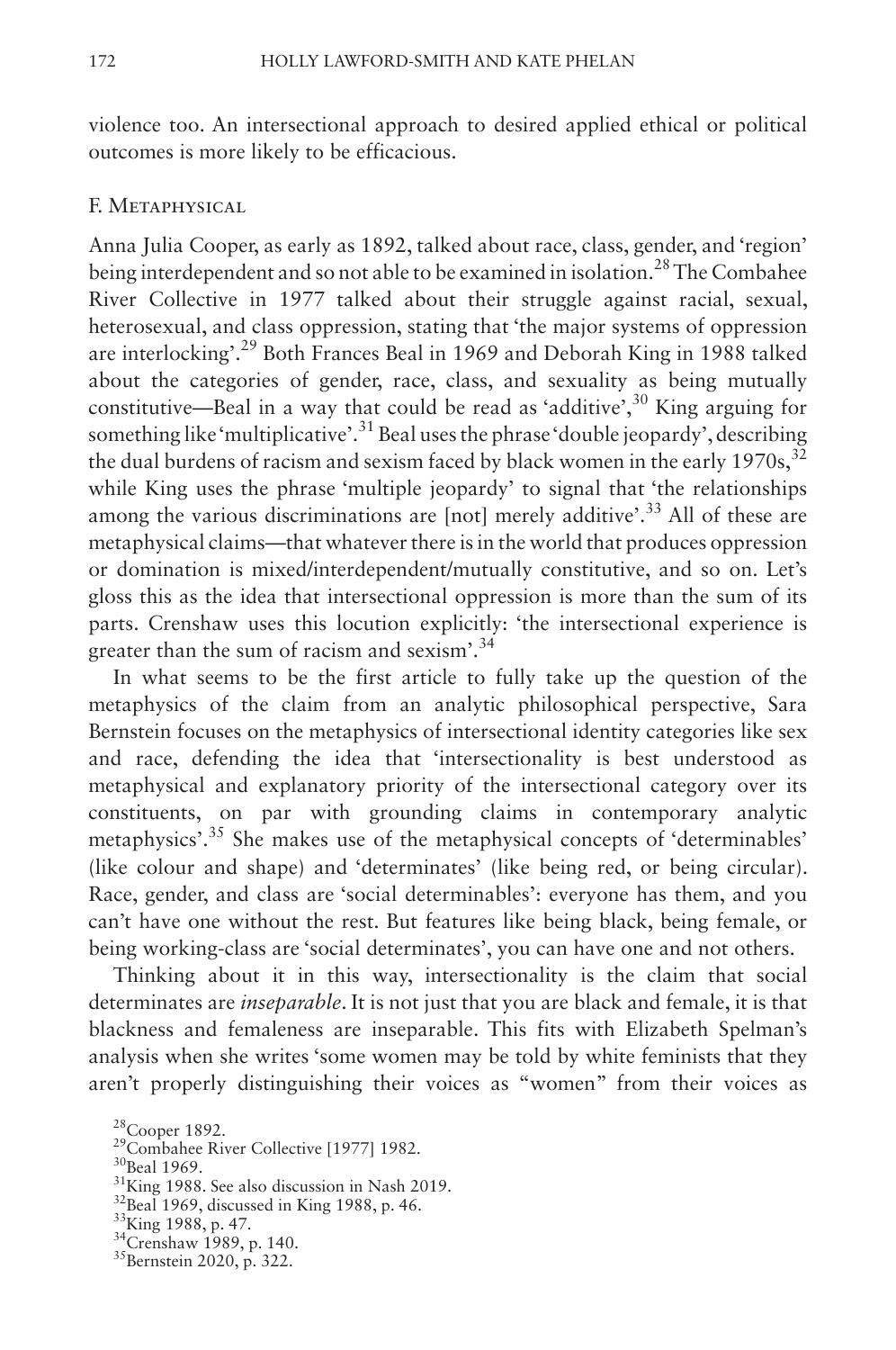"Afro-Americans" or "Jews" or members of the "working class"<sup>36</sup> She thinks this doesn't make sense: 'nothing I might point to would meet the requirements of being a "part" of me that was a "woman part" that was not also a "white part". Any part of my body is part of a body that is, by prevailing criteria, female and white'.<sup>37</sup>

But this still leaves us with a question of how to understand inseparability. Bernstein proposes a stronger and a weaker understanding. On the weaker, inseparability just means interaction: blackness and femaleness interact in the experience of black women. But she offers a stronger understanding, too, in order to accommodate accounts of intersectionality on which the different identity categories constitute or construct each other.<sup>38</sup> The stronger understanding is 'explanatory unity', which justifies giving priority to the intersectional category (for example, race/sex) rather than its elements (race, sex). Bernstein says, 'in understanding black womanhood, we thereby understand blackness and womanhood. *Being a black woman* explains being black and being a woman; features of blackness and womanhood are at least partially explained by black womanhood'.39 This fits well with Spelman's view that there is no unified category 'woman', only categories like 'black lesbian woman' and 'working-class disabled woman'; although Bernstein's view allows that both categories exist, and just gives priority to one, whereas Spelman's eliminates the larger category.40

Bernstein classifies her own interpretation of intersectionality as 'metaphysical', but the weaker understanding is experiential (our Type 1) and the stronger understanding is explanatory (our Type 4).<sup>41</sup> We might want to argue for a merging of the explanatory and the metaphysical, but that would require the bridging assumption that the best explanation (where 'best' is granted by a set of criteria, of which one is explanatory unity) is the *true* explanation, and therefore a reflection of the way the world is—so, a metaphysical claim. But not all best explanations are true, most obviously where we use abstractions or idealizations for simplicity and explanatory power. For all that Bernstein says, this is simply the best way to make sense of what intersectionality is, given what the theorists of intersectionality that she focuses on have to say. So there's no claim yet to intersectionality-as-explanatory-unity being true.

<sup>36</sup>Spelman 1990, p. 151.<br><sup>37</sup>Ibid., p. 134.<br><sup>38</sup>Garry 2011; Bernstein 2020, pp. 329–30.<br><sup>39</sup>Bernstein 2020, p. 331.<br><sup>40</sup>Spelman 1990.<br><sup>41</sup>Bernstein interchanges 'experience' and 'oppression' throughout her article. An ex oppression is not, though it may track, the fact of oppression. It may be that intersectional categories of women have 'specific experiences' ( Bernstein 2020, p. 332) in virtue of the fact that it is phenomenologically difficult to isolate aspects of one's identity. But this does not equate to there being 'specific … forms of oppression' (ibid.). Conversely, there may be no experience as a woman unqualified, but this does not equate to there being no fact of oppression as a woman unqualified. Bernstein's interpretation may therefore be true with respect to the experience of oppression, but it is not clear that it is true with respect to the fact of oppression, and it is with that fact that feminism is ultimately concerned.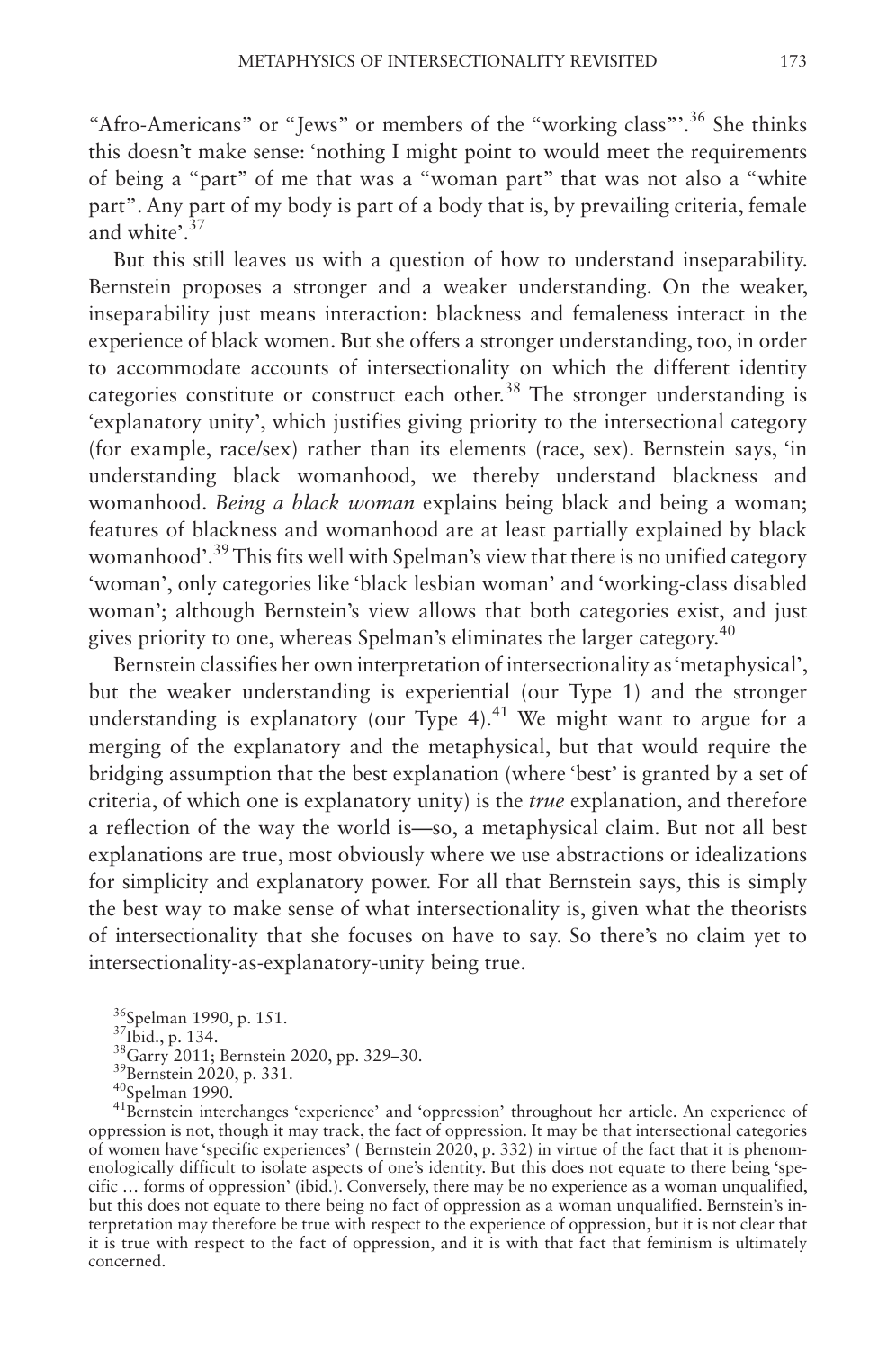We've mostly been using the example of a person's being both black and a woman, following black feminists (although sometimes, like the Combahee River Collective, they added in further sources of discrimination, like being working class or same-sex attracted). We take it that it would be possible to give a generalized version of the claim, which would not take any particular identity feature as necessary. But because we're specifically interested in the claim that *feminism* must be intersectional, we'll assume that being a woman is necessary, and so refer to being oppressed by sex *plus* at least one other feature.

Here's the list of disambiguated claims again, with a summary of what they each mean:

- 1. *Experiential/phenomenological*. Feminism must pay attention to what it's like to be oppressed by sex plus at least one other identity feature.
- 2. *Doxastic/epistemic*. Feminism must make use of the unique perspective (beliefs or knowledge of particular people gained through their particular 'lived experience') of women oppressed by sex plus at least one other identity feature.
- 3. *Legal*. Feminism must work for legal protection against discrimination for sex plus at least one other identity feature in combination (rather than for sex alone).
- 4. *Explanatory*. Feminism must seek explanations of women's oppression that draw on more than sex alone.
- 5. *Applied ethical/political*. Feminist activism must be focused on the intersectional categories at the root of all oppression, rather than on the single category of sex.
- 6. *Metaphysical*. Feminism must focus on the mitigation of novel forms of intersectional oppression (always including sex, but never only sex), which are more than the sums of their parts.<sup>42</sup>
- 6\*. *Bernstein–metaphysical*. Feminism must always give explanatory priority to the intersectional categories.

Thus spelled out, none of these is obviously true. It's not obvious, when we are implored to be intersectional, which of these we're supposed to be paying the most attention to; and even if it were clear that one in particular of these were usually the one being referred to, none of them is obviously superior to a feminism focused on the single axis of sex. We do not claim to have established that all of these understandings of the claim fail. We claim only that there is enough doubt about them that we should be cautious about replacing singleaxis feminism on their basis. We will outline our reasons for doubt about the intersectionality claims in the first five senses in the remainder of this section. In the next section, we will argue in substantially more detail that there is reason for caution about the metaphysical claim.

 $42$ We use this locution for convenience, but it's worth noting that it's not exactly right: 'black woman' is exactly the sum of its parts—'black' and 'woman'—but we're not talking merely about combinations of identities at this point; we're talking about the social impacts—especially oppression—that result from combinations of identities in particular contexts. We're asking whether the *oppression of black women* is the sum of its 'parts' in a more metaphorical sense: namely, whether it is the sum of black people's oppression qua black (race) and women's oppression qua woman (sex).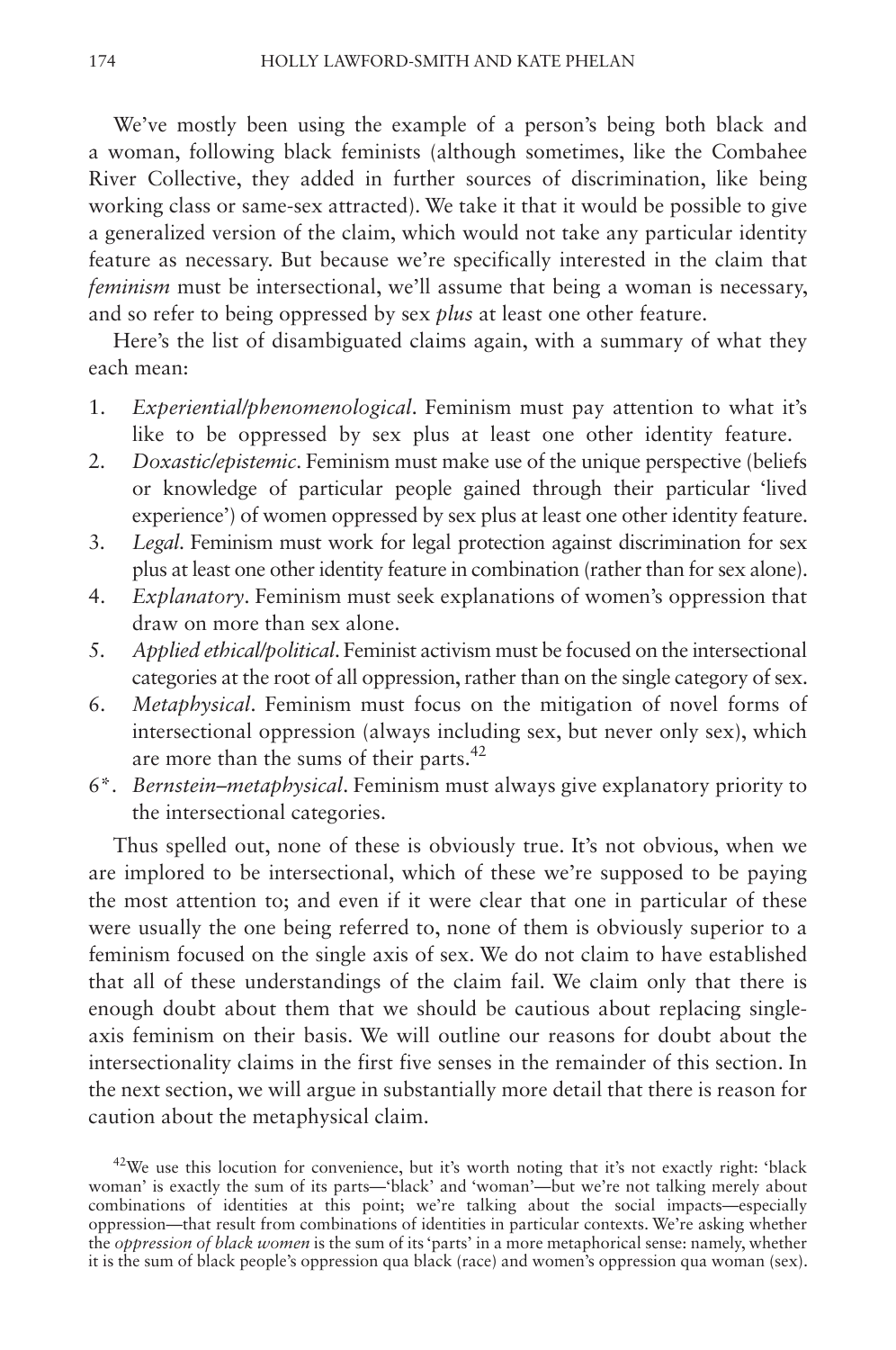We note that while Crenshaw is the most invoked theorist in association with intersectionality, most of those who invoke her are not advancing a specifically legal claim, and we've already noted that the claim is implausibly strong if it requires *replacing* single-axis anti-discrimination protections. The experiential/ phenomenological and doxastic/epistemic claims can only be true if feminism is a project 'revealed' through these mechanisms. The consciousness-raising groups popular during the second wave took this to be the case, but these 'individual rap groups' also 'exhausted the virtues of consciousness-raising and decided they wanted to do something more specific<sup>', 43</sup> Feminism is not *only* about consciousness-raising, and when it isn't, it's not clear how important those two claims are—intersectional or not.

The explanatory claim would go through *only* if the explanation of women's oppression is in fact 'more than sex alone': for example, a complicated merging of the systems of racism and sexism, or sexism and classism. There are multiple accounts arguing that it isn't.<sup>44</sup> The same can be said for the ethical/political claim that there are intersectional categories at the root of all oppression. But even if there were, it's not clear whether conceptualizing a mega-global-justice movement as 'about' all oppression would actually rule out the permissibility of single-axis feminism. Why call the mega-movement feminism? And wouldn't the mega-movement be unwieldy—all the progressives in the world trying to fight for all the causes at once—so that for efficacy, it would need to be broken down into cells? Wouldn't one of those cells, at some level, be focused on sex? And if so, isn't that just a roundabout way of saying that single-axis feminism is perfectly fine? No feminist we know denies that feminist work feeds into more general social justice projects.

In the next section, we'll focus on the two versions of the metaphysical claim.

### II. MORE ON THE METAPHYSICS

The metaphysical claim is arguably the most philosophically complicated, so whether or not it's the best candidate for what most theorists mean when they advocate for intersectionality in feminism, it's the one we'll give some more attention to. It is:

*Metaphysical intersectional claim*. Feminism must focus on the mitigation of novel forms of intersectional oppression (always including sex but never only sex), which are more than the sum of their parts.

First we'll unpack the claim about intersectional oppression being more than the sum of its parts, and then we'll ask about the implications whether it is or whether it isn't.

<sup>43</sup>Freeman 1970.<br><sup>44</sup>E.g. Firestone 1970; MacKinnon 1982; Lerner 1986.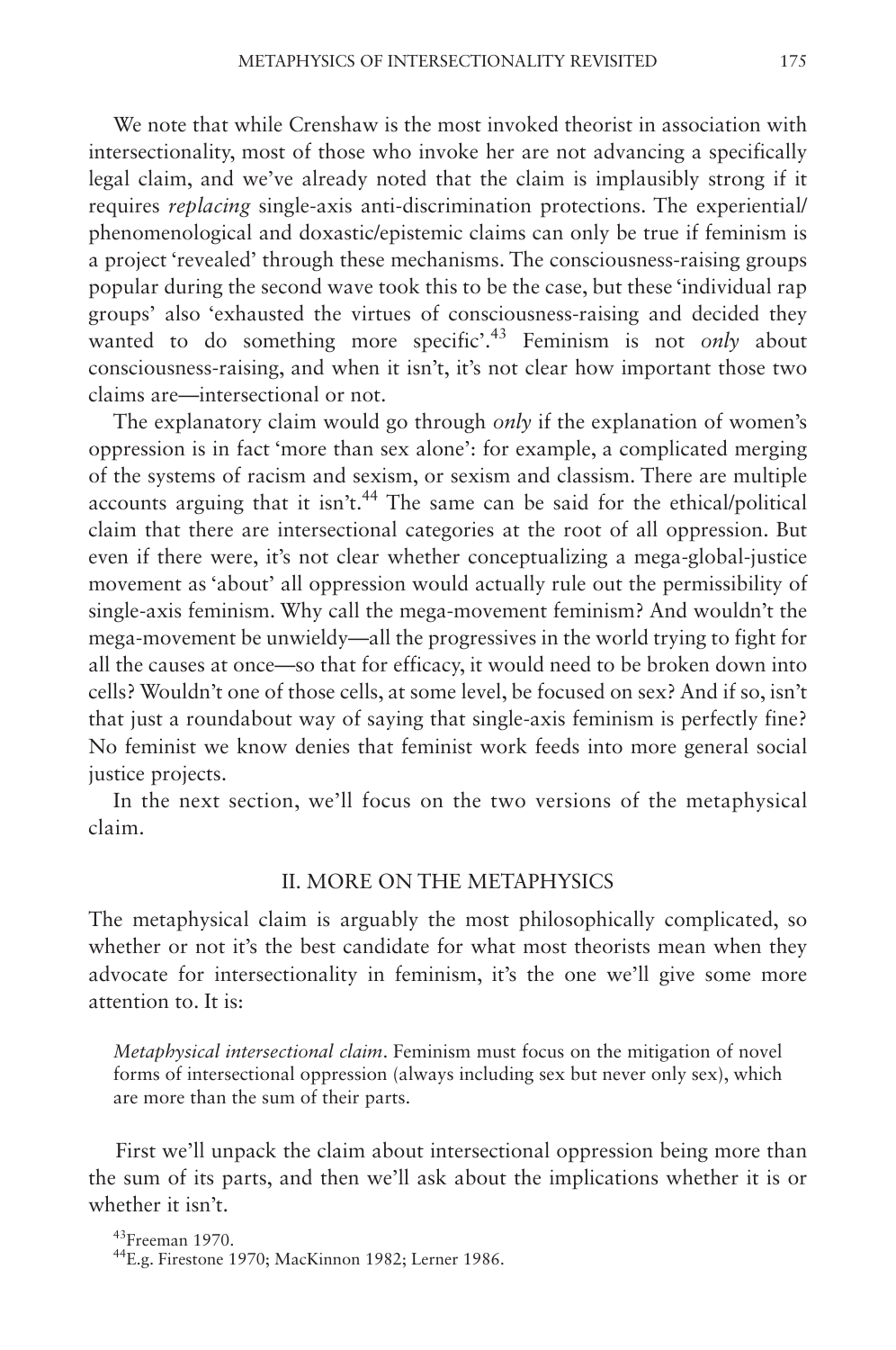If intersectional oppression is *more* than the sum of its parts, is the claim that it *always* is, or *necessarily* is, or only that it *can be*, or *sometimes*, is? Does *being the sum of its parts* make it non-intersectional, or are all combinations intersectional regardless of the interactions? Can intersectional oppression be *less than* the sum of its parts? Ultimately, the metaphysical intersectional claim is an empirical claim. Few offer empirical evidence to support it, but Crenshaw and Angela Davis are exceptions.<sup>45</sup> We'll discuss both. We've already considered one example: in Section I we talked about the black women testifying to sexual assault and rape in *On The Record,* and the way that those women were more conflicted about reporting these offences because of the implications for the black male perpetrators in light of existing racism. (Phyllis Chesler talks in her memoir about a number of feminists refusing to confront her rapist for similar reasons.)<sup>46</sup>

Davis wrote about the myth of the black slave woman as 'matriarch', and the way this later functioned to attempt to undermine equality between black men and black women by suggesting that black women were 'castrators' of black men, denying them their rightful place as the heads of families.47 Black women experienced the horrors of slavery alongside black men and, partly for that reason, black women feel more equality with black men in black liberation struggle. Because of that longestablished equality, black women feel threatened by the 'matriarch' myth, which taps into patriarchal ideology in an effort to disrupt their equality with black men. *Black woman as matriarch* is arguably one example of oppression that is more than the sum of its parts, racism and sexism; it would be hard to 'predict' such a stereotype or mythological construction from merely putting what we know generally about racism together with what we know generally about sexism.

Crenshaw also offers a number of examples, which she takes to show that black women experience discrimination that 'is not the sum of race and sex discrimination'.48 In one example, Crenshaw suggests that white men have often raped black women not as women generally, but as black women specifically:<sup>49</sup>

When Black women were raped by white males, they were being raped not as women generally, but as Black women specifically: [t]heir femaleness made them sexually vulnerable to racist domination, while their Blackness effectively denied them any protection. This white male power was reinforced by a judicial system in which the successful conviction of a white man for raping a Black woman was virtually unthinkable. $50$ 

While she attributes this as discrimination against black women specifically, the example itself has two components: rape on the basis of femaleness, and failure of legal protection on the basis of blackness. When she says, 'their femaleness

<sup>45</sup>Davis 1972; Crenshaw 1989.<br><sup>46</sup>Chesler 2018, pp. 197–286.<br><sup>47</sup>Davis 1972.<br><sup>48</sup>Crenshaw 1989, p. 149.<br><sup>49</sup>Ibid., p. 158.<br><sup>50</sup>Ibid., pp. 158–9.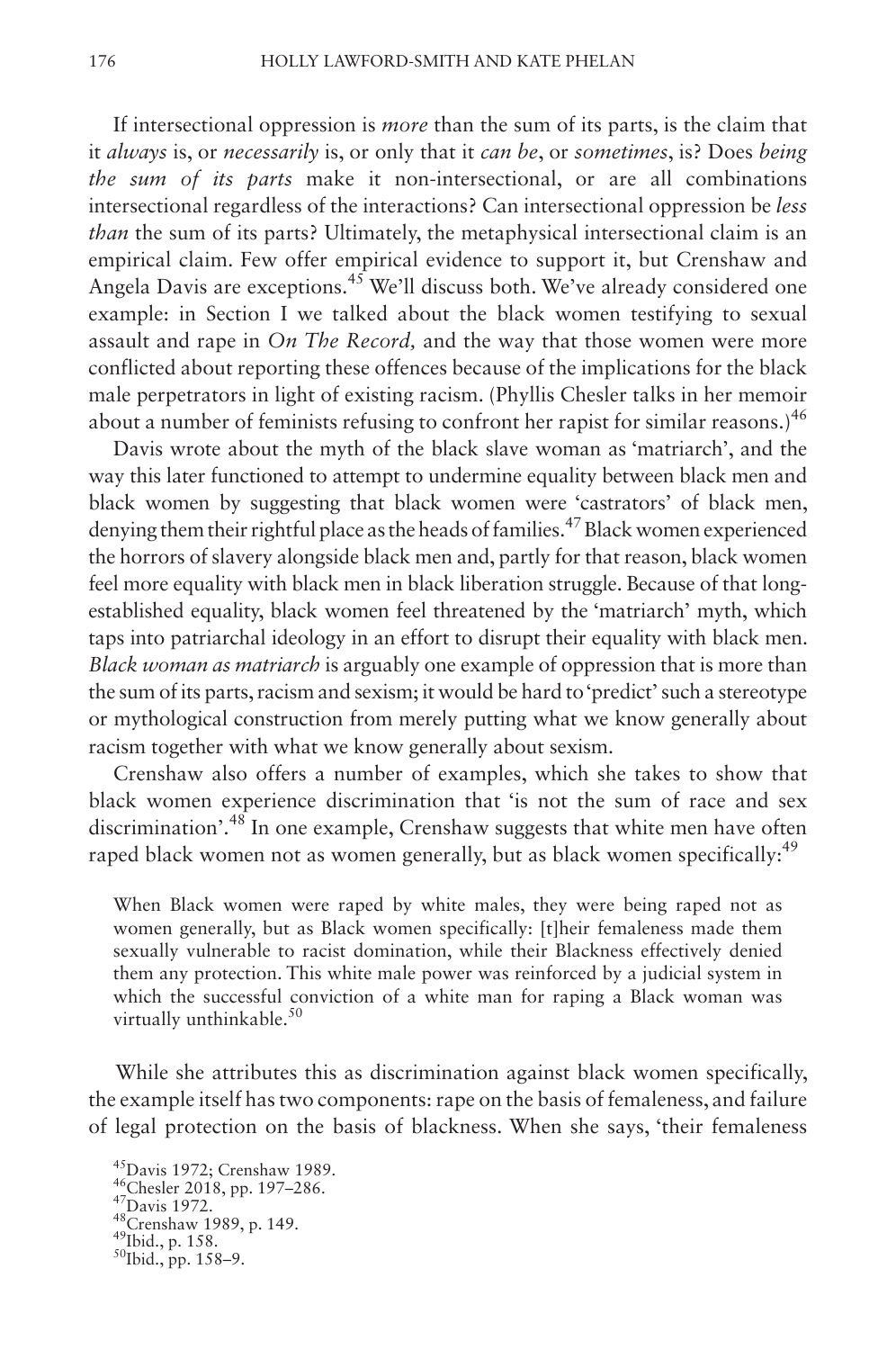made them sexually vulnerable to racist domination', she seems to mean that the rape itself is about blackness.

MacKinnon's discussion of rape in genocide supports Crenshaw's suggestion that rape is sometimes about race or ethnicity.<sup>51</sup> She says,

Many of these acts [rape in war] make women's bodies into a medium of men's expression, the means through which one group of men says what it wants to say to another. Apart from affirming manhood, which rape always does, rape in war thus serves as specific psychological warfare and a method of communication, providing symbolic as well as actual reward and symbolic as well as actual revenge. It means supremacy: we are better than you. And possession: we own you.<sup>52</sup>

Here, rape is deployed for the purpose of racial conquest, and in that sense is done to women on the basis of race. But it achieves this purpose only because it is done to women specifically. That is, rape means 'we are better than you' and 'we own you' only in a context in which men are defined by their sexual ownership of women, such that to rape *their* women is to claim ownership of what is theirs, to unman them. Here, one group racially discriminates against another by making use of sexual discrimination. This is discrimination that is the sum of its parts: racial discrimination plus sexual discrimination.

In another example, Crenshaw explains how the circumstances of black women's lives have compelled them to work outside the home in much greater numbers than white women, thus preventing them from adhering to norms of femininity such as being physically delicate.<sup>53</sup> Again, the oppression she describes seems to be *the sum* of racism and sexism. Racism is the cause of the poverty that has compelled them to work outside the home, and this interacts with sexism, which imposes norms of femininity on women. This does not appear to be a unique form of oppression; it is precisely the sum of its parts.

There are three conceptual categories here: oppression can be one part (for example, sex), it can be the sum of its parts (for example, race and sex) and it can be more than the sum of its parts (for example, a novel race/sex intersection). Crenshaw's examples are arguably of the second category. It's not entirely clear what it would take to demonstrate the difference between the second category and the third. Advocates of intersectionality, at least if understood as we've characterized the metaphysical and explanatory (/explanatory priority) types, owe us a theory of the third category. What they can't do is simply insist upon it, without a theory<sup>54</sup> and without examples that can't be adequately explained by

<sup>51</sup>MacKinnon 2006.<br><sup>52</sup>Ibid., p. 223.<br><sup>53</sup>Crenshaw 1989, p. 156.<br><sup>54</sup>One way to argue that a particular example involves race/sex oppression rather than race, sex oppression would be to argue against the existence of single-axis oppression, which is indeed what some advocates of intersectionality do. But we don't think Bernstein can be understood as doing this, for the reasons we give below.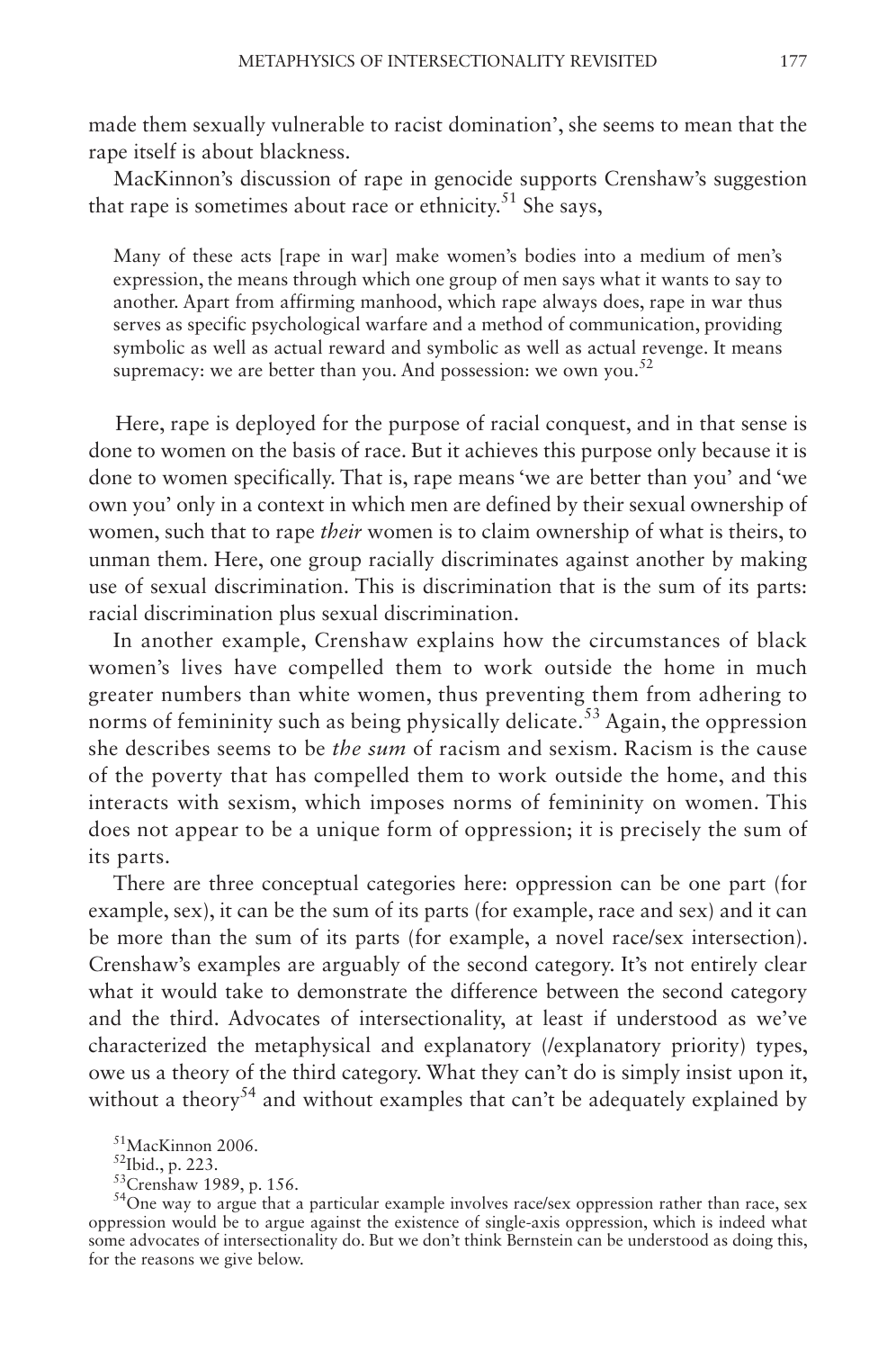one of the other two categories. And what they shouldn't do is pretend to already have that theory and insist that single-axis feminist theory concede to it. When feminists began arguing with Marxists for the inclusion of feminist issues within Marxism, they eventually discovered that this wouldn't work and they began to build an independent theory.<sup>55</sup> It's puzzling why this hasn't happened with intersectionality—instead of ending up with two strong independent theories, one single-axis and one multi-axis, 'feminism' has become synonymous with 'intersectionality' *without* a theory.

While Crenshaw's examples may not have fully demonstrated that intersectional oppression is more than the sum of its parts, Davis's and the *On the Record* examples suffice to that. So we can accept that some oppression is more than the sum of its parts, and some oppression is just its parts. What would the ratio of this 'more than the sum of its parts' oppression relative to ordinary single-axis oppression have to be in order for it to be justified to insist upon *an intersectional approach to feminism*? If it's usually that only one axis is in operation, or that when multiple axes are in operation their effects are additive, then it would seem strange to demand that feminism take an intersectional approach. That would mean to miss out on the overwhelming proportion of female oppression that is not intersectional, simply because of the tiny proportion that is. (That is to say, women everywhere are oppressed on the basis of sex, whether or not they are *also* oppressed on the basis of other social categories, and/or also multiply oppressed in a way that is 'more than the sum of its parts'). That might be a reason to *add* intersectional oppression into the feminist project, but it's no reason at all to displace the one with the other. Both Spelman and hooks, however, seem to be advocating displacement.<sup>56</sup>

At this point, we can track the implications of two different answers to the question of whether intersectional oppression is more than the sum of its parts. It will be useful to consider Figure 1 as 'levels' of combination, with singleaxis categories at the lowest level and categories with the greatest number of intersections at the highest level (assuming, for simplicity, there are just three).

Suppose that intersectional oppression is more than the sum of its parts. (Or suppose, of all the intersectional oppression that there is, that at least some is more than the sum of its parts, and that's the oppression we're talking about). In this case, it is not reducible to its parts. That means we cannot work out the higherlevel category (race/sex/class) just by working out the lower-level categories (race, sex, class). This might seem to vindicate the intersectional claim. But note that, similarly, we cannot work out any lower-level category (for example, sex) just by working out the higher-level category (race/sex/class).

At first glance, then, Bernstein is wrong to say that the higher-level categories explain the lower-level categories, that being a black woman explains being black

<sup>&</sup>lt;sup>55</sup>See e.g. Hartmann 1979; Young 1980; MacKinnon 1989.<br><sup>56</sup>hooks [1984] 2000; Spelman 1990.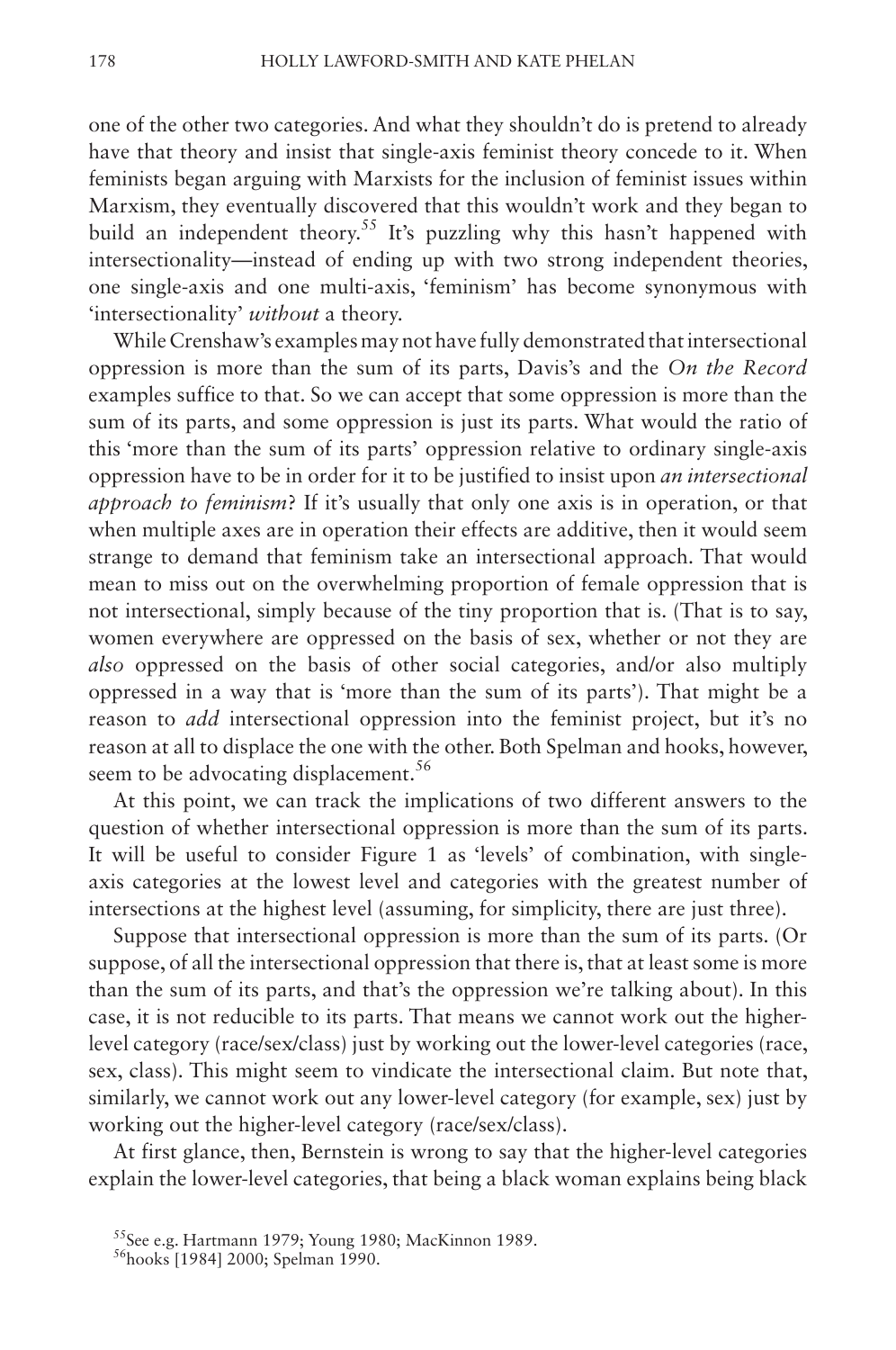

*Figure 1. Single-axis categories as fundamental*

and being a woman.57 Because the intersectional category is *more* than its parts, it cannot be reduced or separated out into its parts. There's no reverse engineering from the intersectional category back to the parts. If intersectional oppression is more than the sum of its parts, then we need *all* the levels. Some might be more relevant for our particular purposes, but noticing that there is intersectional oppression is no argument at all for giving priority to the intersectional category over the single-axis categories. It's at best an argument for including intersectional categories alongside the single-axis categories.

Bernstein need not be read as suggesting that we can reverse engineer. She might say the higher-level categories explain the lower-level ones, not because they can be disaggregated into them, but because they are the sources of information for them. This inverts our diagram: the intersectional category is now the lower-level category and the individual-identity constituent the higher-level one (Figure 2). We work out the content of the individual-identity constituent by feeding information from the intersectional category up into it. For example, we work out the content of 'sex' by feeding all of the information from 'sex/race/ class' up into 'sex'. This avoids the reverse-engineering problem.

The higher-level categories now contain nothing more than the summed content of the lower-level ones. But this has a troubling implication. Women's oppression qua women is no longer one particular way in which all women are oppressed, but the sum of the ways in which all of the intersectional categories of women (as people) are oppressed, and it is difficult to see how any significant number of women could be thus oppressed (and certainly, could thus be oppressed qua women). Accepting Bernstein's interpretation, then, means relinquishing the idea that women are oppressed qua women. Crenshaw did not intend this. She believed that all women were oppressed as women, but that black women were *also* oppressed as black women. Nor, we think, does Bernstein intend this. She says, for example, 'A central tenet of intersectional theorizing is that blackness and womanhood mix and interact in such a way that one or the other or both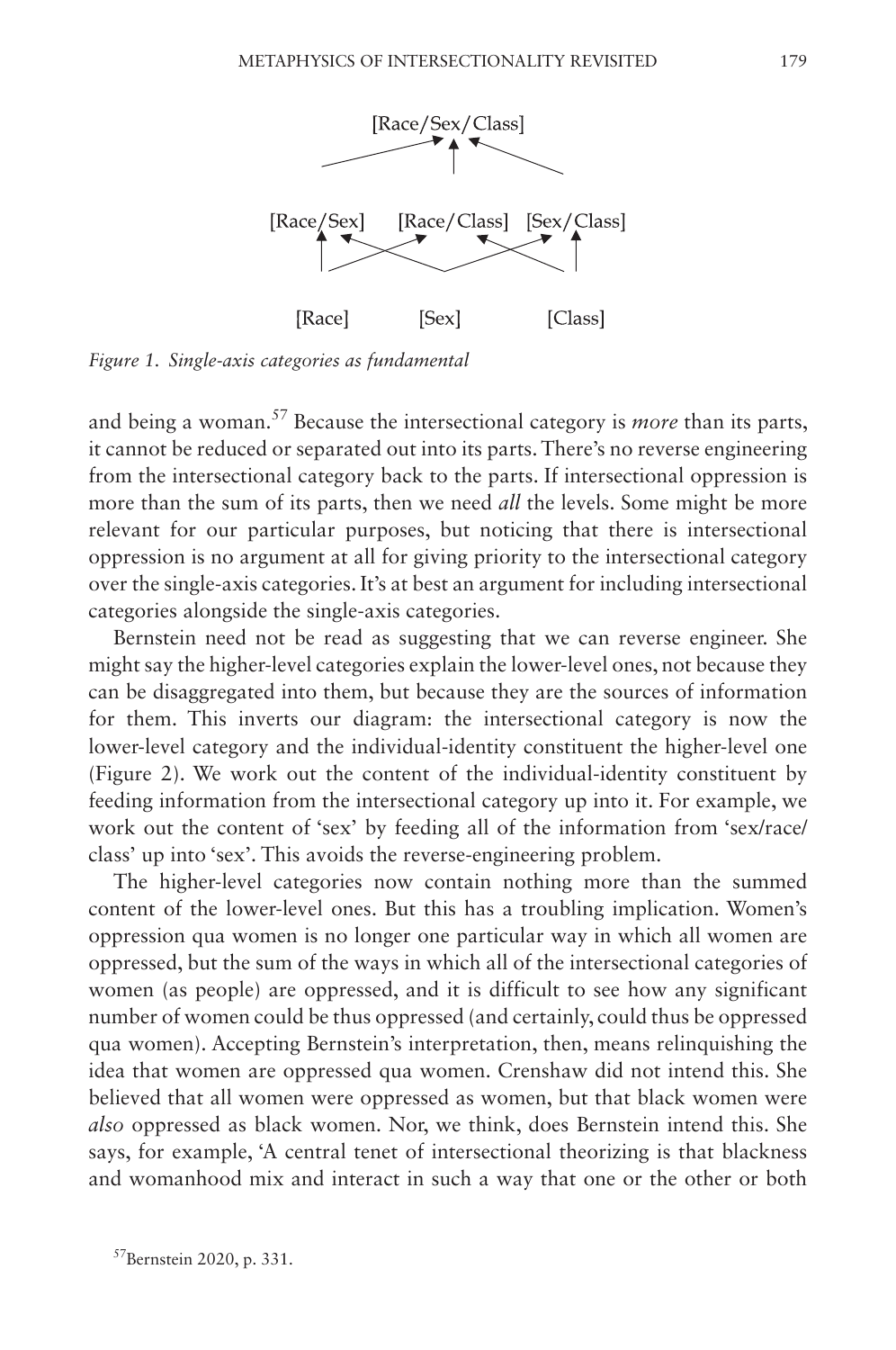

*Figure 2. Intersectional categories as fundamental*

separately do not exhaust the explanatory space of black womanhood'.<sup>58</sup> The key term here is 'exhaust'. This allows that blackness, womanhood, and their interaction partially occupy the explanatory space of black womanhood. Bernstein's interpretation may give us the resources to cover the remaining explanatory space, but it deprives us of those to cover the space occupied by both womanhood and the interaction of blackness and womanhood.

This inversion of our diagram (Figure 2) also has the effect of introducing substantial overlap between the higher-level single-axis categories. Most of 'sex' is the same as most of 'race', because we fed up information about each from the race/sex/class intersections, and this meant feeding in a lot of information that is not 'about' sex and not 'about' race on the old understandings of 'single-axis' categories. It is an empirical question exactly how much overlap there would be and whether the differences between the categories (where they do not overlap) would be useful and illuminating. We suspect that these revised categories would be a lot *less* useful and illuminating than they are on the original version of the diagram (Figure 1).

Can this problem be patched? Perhaps we work out the content of the individual identity constituent by feeding only certain information from the intersectional category up into it—say, the 'woman' part of the information. But to do that, we'd have to have a separate understanding of what it is to be oppressed as a woman, making the intersectional category parasitic on a prior conceptual understanding of the single-axis categories. Which poses the question: if we *can* extract that information from the intersectional category, why think we *must* begin with the intersectional category?

But then there's an open question about how to best accommodate intersectional categories. It's not clear why it's feminism's job rather than the job of any other single-axis movement. Perhaps the anti-racist movement should absorb the intersectional categories, and feminism should remain single-axis, for example. If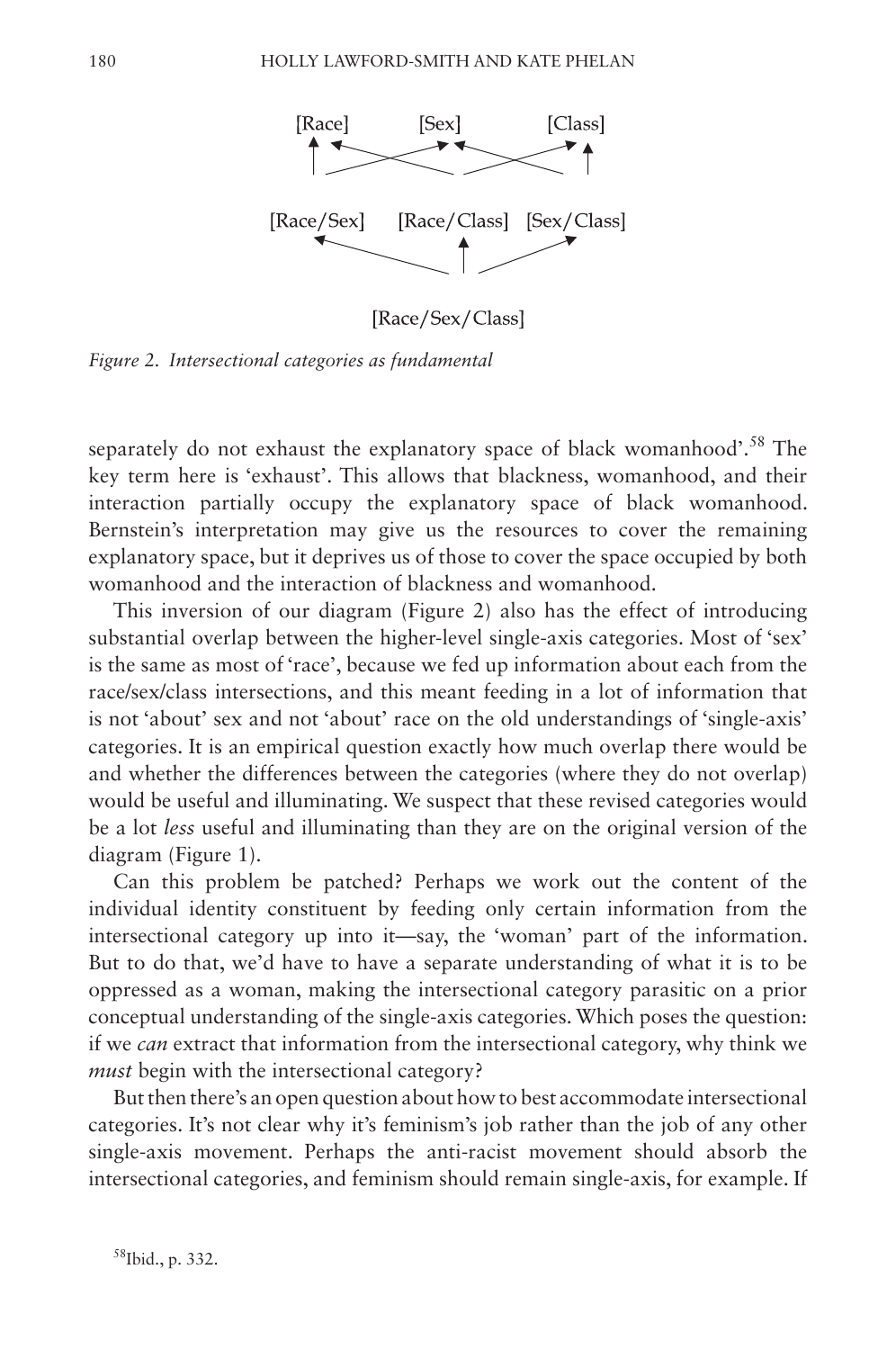every single-axis theory and movement incorporates the intersectional categories, there'll be a lot of doubling-up. It might be most efficient for a new, intersectional justice movement to develop, taking care of the intersectional categories. The point is that none of this is settled simply by noticing that there are intersectional categories whose oppression is more than the sum of its parts.

Let us address two objections at this point. First, if we assume 'identity politics', in the sense the Combahee River Collective had in mind, *and* we defend singleaxis feminism (as focused on sex) and new movements for either each distinct intersection (as black feminism was the intersection of race and sex oppression) or the plurality of intersections (which becomes a generalized global-justice movement focused on all oppressions, as the UN now characterizes feminism), then it might seem that 'feminism' is left to the most privileged women. Identity politics tells us that everyone oppressed by more than just sex should leave to fight their own more complex battles. But if that would be the outcome, wouldn't it be better to just *accept* intersectional feminism, rather than end up with a feminism by and for the most privileged women?

We certainly don't want to be arguing for the transformation of feminism into the familiar caricature of second-wave feminism. There are two responses we can give, however. The first is that *even if it were* the most privileged women left behind doing feminism, the feminist agenda itself would not be in the interests of the most privileged women.<sup>59</sup> The (single-axis) feminist agenda is women's oppression qua women, and this means advancing the interests of some of the worst-off women in the world. It is likely to include issues like female genital mutilation, child brides, child abuse, sex trafficking, military prostitution, rape, sexual harassment, and more. Even if it focused on sex-based issues affecting a majority of women rather than the worst-off women, that would still mean a focus on issues that affected women oppressed by more than just sex. For example, it would be likely to include abortion and reproductive rights, maternal health, welfare services, women's health research, the gathering of sex data (to combat the data gap and improve women's safety and women's services), women's legal services, and more.

The second response is that it is *highly unlikely* to be just the most privileged women left behind doing feminism. It is just not the case that people care equally about all aspects of their identities. Some people don't care, or positively disdain, some such aspects (for example, there are LGB people who are utterly uninterested

 $59$ Perhaps, for some feminist groups, feminism is conceptualized less as a collective political movement and more as a club or association. If it is the latter, then it makes sense that the women involved would pursue whatever projects most interested them, rather than paying any attention to which issues were the most important, or the closest to being universal, when it came to sex caste. Still, given that it's permissible to have such clubs and associations, we're not sure there's any real problem with this. Others are free to argue when these women describe their projects as 'feminism'.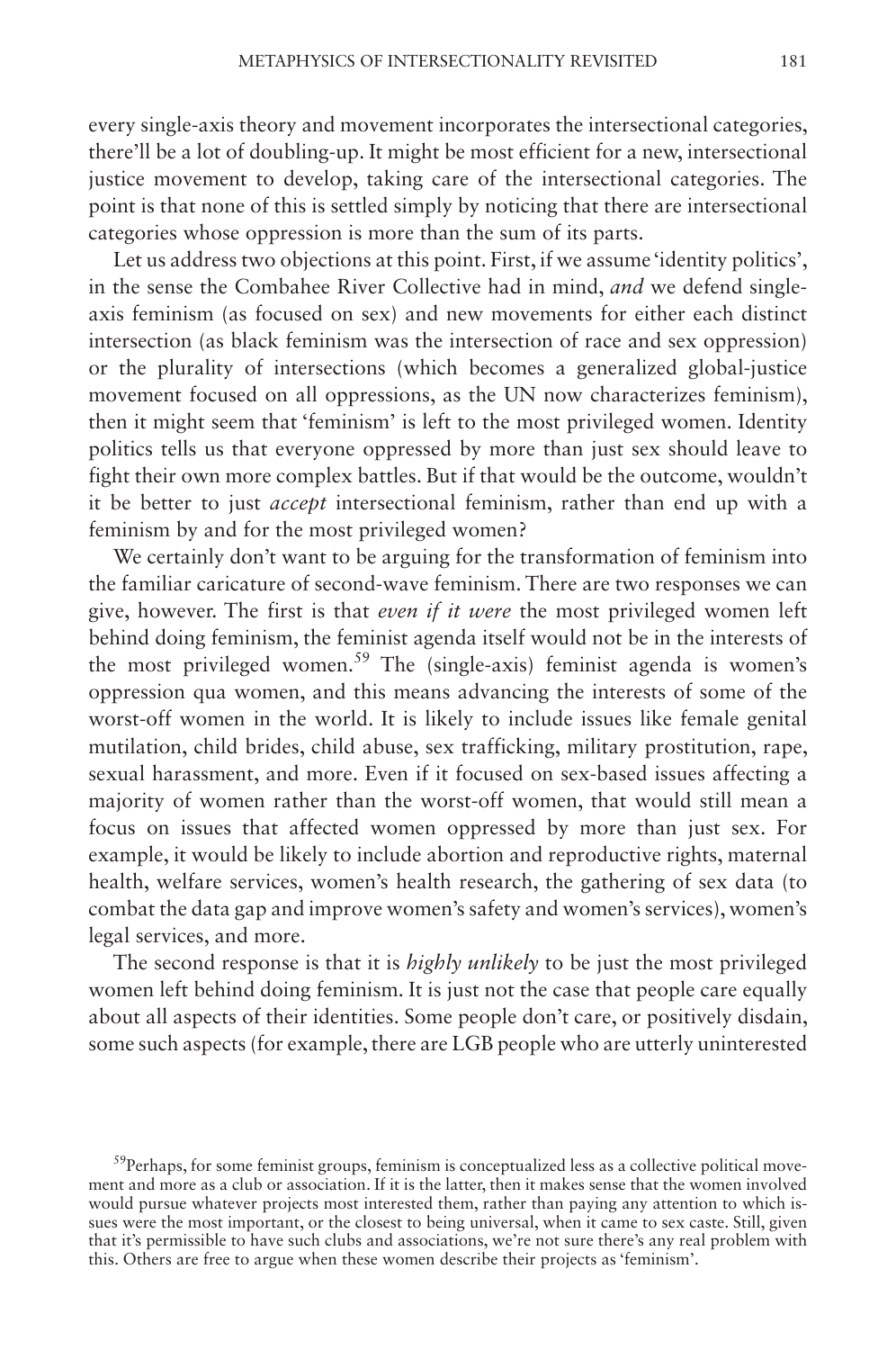in LGB politics). Others care more about *others'* oppression.<sup>60</sup> Yet others identify a 'state of primary emergency',  $61$  which is the aspect of their identity that they think has the greatest negative impact on their lives, and want to work against that. In a volume on lesbian identities, Baba Copper identified ageism as her primary state of emergency, connecting it with 'righteous rejections, trashings, and betrayals'.<sup>62</sup> There may be many women who are multiply oppressed and yet either care the most—or care exclusively—about feminism, or who see their womanhood as their primary state of emergency.

Second, a defender of intersectionality might argue that it is a *method* rather than a metaphysical thesis. The method acts as a remedy to past mistakes. It is not that there's anything wrong with single-axis feminism, it's that there's something wrong with a feminism that universalizes the oppression of a specific group of women to the exclusion of other women—especially when that specific group is privileged women. It is common for critics of single-axis feminism to conflate 'single-axis' with 'white feminism', as for example Nora Berenstain does when she says 'White feminism takes only a single-axis approach to gender-based oppression', describing it as a feminism that applies only to 'white, nondisabled, class-privileged, straight, cisgender citizens of "Western" colonial and settler colonial nation-states' while it 'masquerades as universal'.<sup>63</sup> Intersectionality as method might be little more than a reminder that, even when concerned with women qua women, we must be careful to consider the oppression of *all* women, or a representative sample of women, to make sure that we don't mistakenly generalize from some women to all in ways that are not applicable to all. We have no objection to this understanding of intersectionality, but we think it is less substantive than most advocates of intersectionality have in mind. (And it is certainly not what Berenstain is arguing for.)

We were supposing above that intersectional oppression was more than the sum of its parts. Now suppose, conversely, that intersectional oppression turns out to be just the sum of its parts. (Or suppose, of all the intersectional oppression that there is, that at least some is just the sum of its parts, and that's the oppression we're talking about). One question we might ask in that case is about the relations between the lower and higher levels. Perhaps single-axis oppression *composes* intersectional oppression, or *constitutes* it, or is *identical* to it, or *grounds* it, or is a *part* of it. Bernstein takes grounding to be the best candidate for the relation

 $^{60}$ In 1987, Australian footballer Phil Cleary's sister Vicky was stabbed to death by her ex-boyfriend outside the kindergarten where she worked. He was convicted not of murder, but of manslaughter, on the grounds that she had provoked him. Cleary then became a committed feminist ally and, among other things, campaigned for 15 years for the abolition of the provocation defence (which was eventually abandoned in 2005); Cleary 2019.<br><sup>61</sup>Dworkin 1974, p. 186.<br><sup>62</sup>Copper 1990, p. 237.<br><sup>63</sup>Berenstain 2020, p. 736.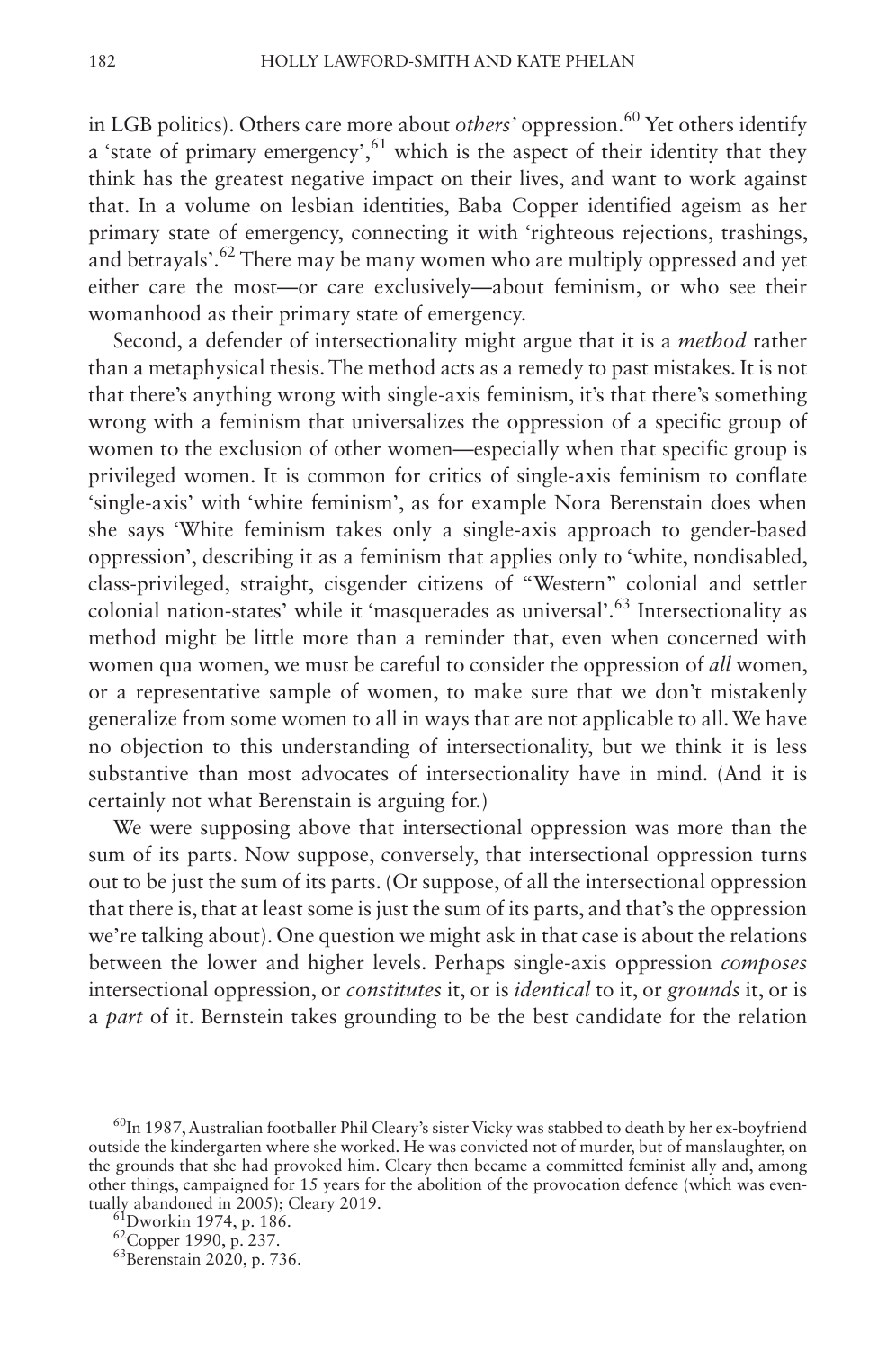between the lower-level categories and the higher in giving a metaphysics of intersectionality.64 But notice that *any* of these—except identity—could be the correct description of the relation between the different levels, and it still be preferable to focus on the lower level (the composers, the constituters, the grounds, the parts). Traditional metaphysicians generally prefer to focus on the lower level (although with the exception of the metaphysical holists), and social metaphysicians generally prefer to focus on the higher level (although with the exception of the metaphysical reductionists). So a second, and better, question we might ask is whether, when it comes to intersectional oppression, we should be more like the traditional metaphysicians or more like the social metaphysicians.

There are several reasons that explain *why* the social metaphysicians generally prefer to focus on the higher-level phenomena, so we should figure out whether—as feminists—we share those reasons. As Christian List and Kai Spiekermann explain,<sup>65</sup> full and satisfying explanations of things often require the higher level and not just the lower level, and sometimes it's the higher level that's salient because the same outcome could have been achieved in many different lowerlevel ways.

Our favourite example of the former comes from the evolutionary biologists' concept of group selection. Take the group to be the 'higher level', corresponding to the intersectional category, and the individual to be the 'lower level', corresponding to the single-axis category. A simplified version of group selection goes like this: each of the individuals in a group performs actions that benefit one another in terms of their chances of survival and reproduction, even though not all of these actions are such that they would be justified by the survival and reproduction interests of the individual alone. A group whose individual members are acting like this *outperforms* another group whose individual members are not acting like this, in terms of survival and reproduction (that is, more of its members survive and reproduce). If we only looked at the 'lower level' of individuals, all we would see is some people acting for their own survival and reproduction interests and some not, and some of those who were not surprisingly doing rather well anyway. We need to look at the 'higher level' of the group, and what is going on between groups, to understand what sorts of reciprocity are in play and between whom, and how they benefit the group. ('Group selection' as a name suggests that selection is literally operating at the level of the group, but you don't have to believe that to think a full explanation of the selection *effects* in such a case requires knowing what's going on at the level of groups.)

<sup>&</sup>lt;sup>64</sup>Bernstein 2020.<br><sup>65</sup>List and Spiekermann 2013. List and Spiekermann are concerned with individualism vs holism in political science, where 'individualism' focuses on human individuals and the interactions between them, and 'holism' focuses on social or collective entities like states, institutions, or cultures. This is a more specific version of the general relation between individual elements of a thing and the thing they make up. And we are applying their discussion to something more general ourselves: namely, the general relation between the individual elements of intersectional oppression and intersectional oppression itself.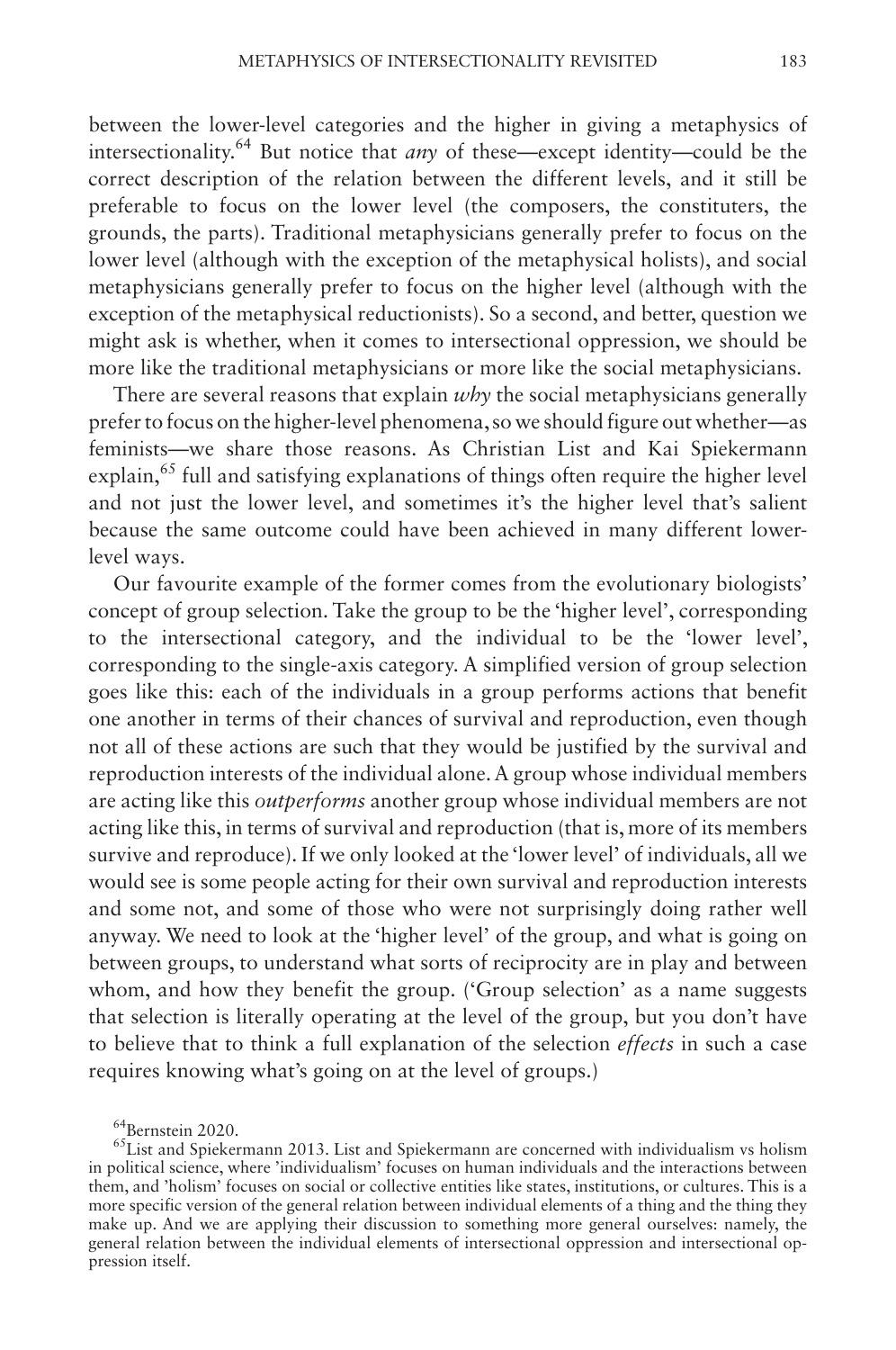List and Spiekermann say there are three jointly necessary and sufficient conditions for requiring a focus on the higher level for explanation. These are: there are properties that correspond to different levels (for example, soccer players kick the ball, but soccer teams win matches); many different constellations of lower-level properties counterfactually determine the same higher-level properties (for example, the team wins the match because of the moves made by the players on the day, but different players could have made the same moves, or the same players could have made different moves, and the team could still have won); and the higher-level properties can be causes regardless of the specific constellation of the lower-level properties (for example, because the team wins the match, the country wins the world cup, even though what we said to explain the last point is still true). $66$ 

Although this justification is given in terms of explanation (like Bernstein's), there's a stronger link to the metaphysical in virtue of the fact that it would be surprising if our best social sciences quantified over particular entities, which meet the three conditions List and Spiekermann gave, and yet which don't actually exist. If there are properties at the level of the team, and many different ways the players could have been determine the same way the team could have been, and teams can be causes of the same things regardless of the different ways the players might have been, then there are most likely teams. This disambiguation of the intersectional imperative has a stronger claim to being genuinely metaphysical.

All this being said, it's worth bearing in mind that 'holists' in political science, and anti-reductionists (collectivists) more generally across the social sciences and humanities, are not fighting to *displace* individualistic/lower-level explanations, but simply to have a seat at the table with them. Theorists argue that these higherlevel explanations are *also* interesting and important. No one thinks there aren't really any players that make up a team, or any atoms that make up a table. They just want to be able to talk about teams and tables. The intersectional approach is not so ecumenical, or at least not in some of its formulations. In Spelman's formulation, it displaces; there is no category 'women' (and generalizing her reasoning, there would be no category 'black' or 'working class').<sup>67</sup> There are only intersectional categories like 'black lesbian woman' or 'working-class disabled woman'. In hooks's formulation, too, it displaces; there is a category 'women', but our attention should be on sex *and* race *and* class (or on sex/race/ class).

We asked above: do feminists share these reasons? We are not so sure that they do, given these dissimilarities in goals. We surely do not want to lose the ability to talk about *just* sex-based oppression, even if we also want the ability to talk about sex/race oppression and sex/class oppression, and sex/race/class oppression. Crenshaw appears to agree with this, writing 'To bring this back to

 $^{66}_{67}$ Ibid., p. 639.<br> $^{67}_{67}$ Spelman 1990.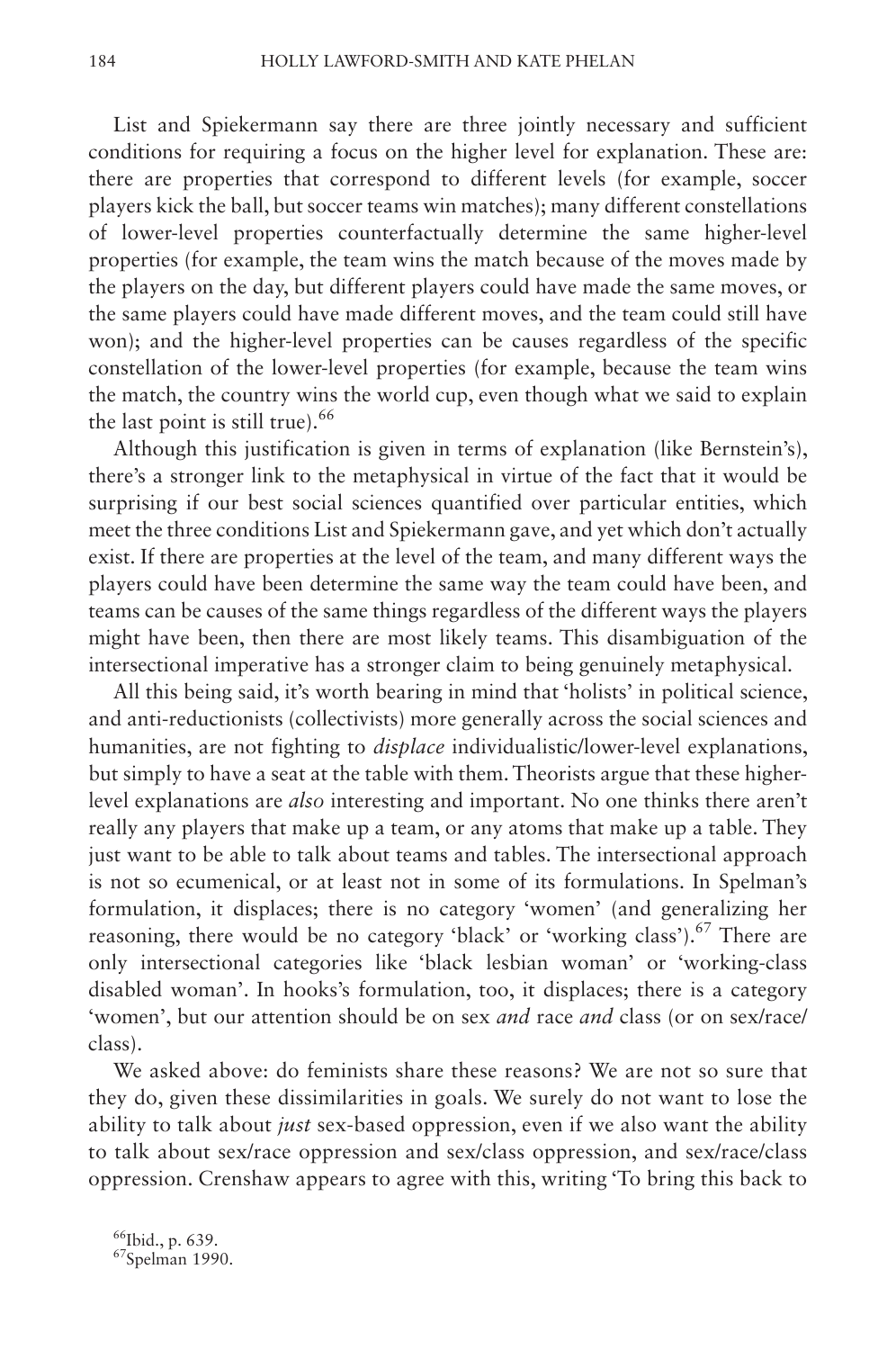a non-metaphorical level, I am suggesting that Black women can experience discrimination in ways that are both similar to and different from those experienced by white women and Black men ...'.<sup>68</sup> If black women experience some discrimination on the basis of *only* sex, similar to some white women, then black women, too, have an interest in 'non-intersectional' feminism, a form of feminism concerned with sex alone. Racism, sexism, and classism are, after all, systems of oppression that arose out of different historical events and have had lasting effects through different sorts of political and institutional structures and which affect people's beliefs and attitudes (and, in turn, biases and stereotypes) in different ways. We have good reason to retain the ability to distinguish them, whether or not we choose to make use of it. None of the reasons identified by List and Spiekermann clearly and straightforwardly applies.<sup>69</sup>

### III. SO, SHOULD FEMINISM BE 'INTERSECTIONAL'?

We draw five lessons from the preceding discussion. First, there are at least six different things that might be meant by the claim that feminism had better be intersectional. These are seldom, if ever, distinguished. Which of them is meant affects whether the claim is true, and once disambiguated, none makes it obviously true.

Second, even if feminism should be intersectional on one of the interpretations, it should clearly not be only intersectional on most of them. The law should protect against single-axis-oppression. Some good explanations are single-axis. This means the intersectionality claim is often over-stated—in particular where it seems to displace, rather than supplement/complement existing single-axis approaches to feminism.

Third, many theorists of intersectionality seem to be making a metaphysical claim, but seldom offer any empirical evidence to support it. More research is needed in order to ascertain the extent to which intersectional oppression is more (or less) than the sum of its parts, and, in particular, whether what oppresses (for example, racism and sexism) is more (or less) than the sum of its parts, rather than whether what it is like to be oppressed *feels like* more (or less) than the sum of its parts.

Fourth, if the relation between elements of intersectional oppression is additive after all, then there is no reason for feminism to take up oppression on the basis of other features of identity as its cause. It would be perfectly consistent for feminism to be about sex and sex-related oppression, and other theories and movements to be about the intersectional categories. (Although in order for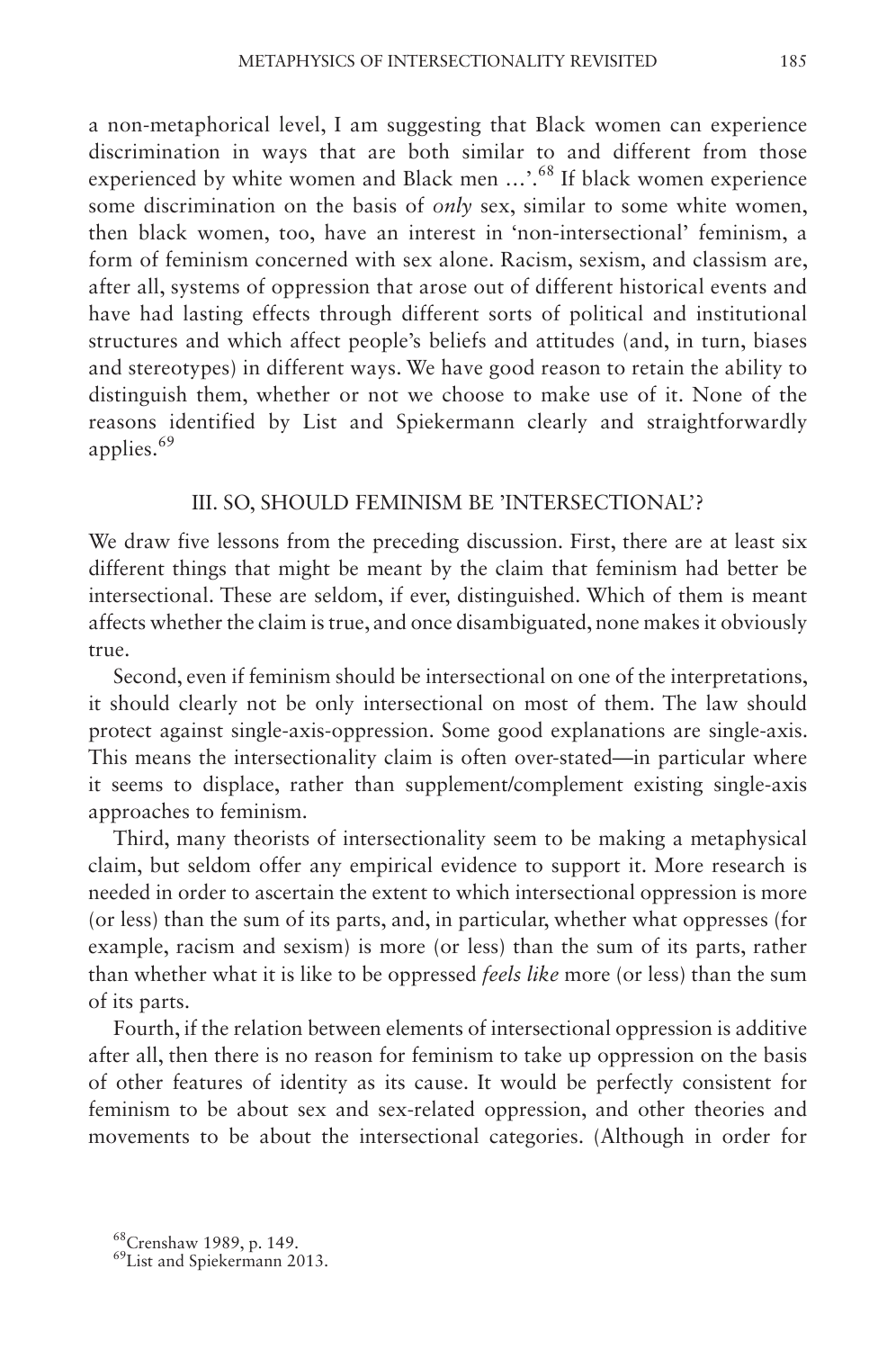feminism to do its single-axis job well, it may need to take up oppression on the basis of other features of identity as an interpersonal matter.)<sup>70</sup>

Fifth (and finally), there's nothing about the general observation that multiple identity features can intersect that is naturally limited to feminism. If this is a good observation, it's relevant to all justice movements, and because uptake by each would mean significant overlap, it's not obvious that uptake by each is a better answer than uptake by a new, dedicated 'intersectional justice' movement.

Had feminism better be intersectional? Not if this means intersectional *instead of* single-axis. At best, feminism should be *also* intersectional, on one of its possible disambiguations.

#### **REFERENCES**

- Beal, Frances. [1969] 2008. Double jeopardy: to be black and female. *Meridians*, 8, 166–76.
- Berenstain, Nora. 2020. White feminist gaslighting. *Hypatia*, 35, 733–58.
- Bernstein, Sara. 2020. The metaphysics of intersectionality. *Philosophical Studies*, 177, 321–35.
- Bottici, Chiara. 2017. Bodies in plural: towards an anarcha-feminist manifesto. *Thesis Eleven*, 142, 91–111.
- Chesler, Phyllis. 2018. *A Politically Incorrect Feminist*. New York: Macmillan.
- Cleary, Phil. 2019. Violence against women: everything to do with patriarchy. [<https://](https://www.vic.gov.au/violence-against-women-everything-do-patriarchy) [www.vic.gov.au/violence-against-women-everything-do-patriarchy](https://www.vic.gov.au/violence-against-women-everything-do-patriarchy)>.
- Coaston, Jane. 2019. The intersectionality wars. *Vox*, 28 May.
- Coleman, Arica. 2019. What's intersectionality? Let these scholars explain the theory and its history. *Time*, 28 Mar.
- Collins, Patricia Hill. 1986. Learning from the outsider within: the sociological significance of black feminist thought. *Social Problems*, 33, 14–32.
- Combahee River Collective. [ 1977] 1982. A black feminist statement. Reprinted in Akasha (Gloria T.) Hull, Patricia Bell Scott, and Barbara Smith (eds), *All the Women Are White, All the Blacks Are Men, But Some of Us Are Brave*, 2nd edn. New York: Feminist Press. Cooper, Anna Julia. 1892. *A Voice from the South*. Xenia: Aldine Printing House.
- Copper, Baba. 1990. The view from over the hill: notes on ageism between lesbians. Pp. 219–39 in Jeffner Allen (ed.), *Lesbian Philosophies and Cultures*. New York: SUNY Press.
- Crenshaw, Kimberlé. 1989. Demarginalizing the intersections of race and sex: a black feminist critique of antidiscrimination doctrine, feminist theory, and antiracist politics. *University of Chicago Legal Forum*, 1989, 139–67.

<sup>70</sup>Marilyn Frye, in a chapter 'On Being White', talks about the way that white feminists need to work to confront internalized racism (she draws a helpful parallel with the way feminists expect men to deal with internalized sexism); Frye 1983, pp. 110–27. Feminist theory and movement will generally want to be able to do the work it sets out to do, and to include women in all their diversity. It will struggle to do this if the way it operates, or its individual members, perpetrate oppression along axes other than sex (e.g. if women in the feminist movement are racist, classist, ableist, and so on). But note that this is not yet a vindication of the claim that feminism must be intersectional. Saying that a person must not be classist is not the same thing as saying that a movement must take up class-related issues as its causes. We can perfectly well imagine a non-classist feminist movement whose energies are poured into the mitigation of sex oppression (and not, e.g., to the improvement of the economic situation of the working class).